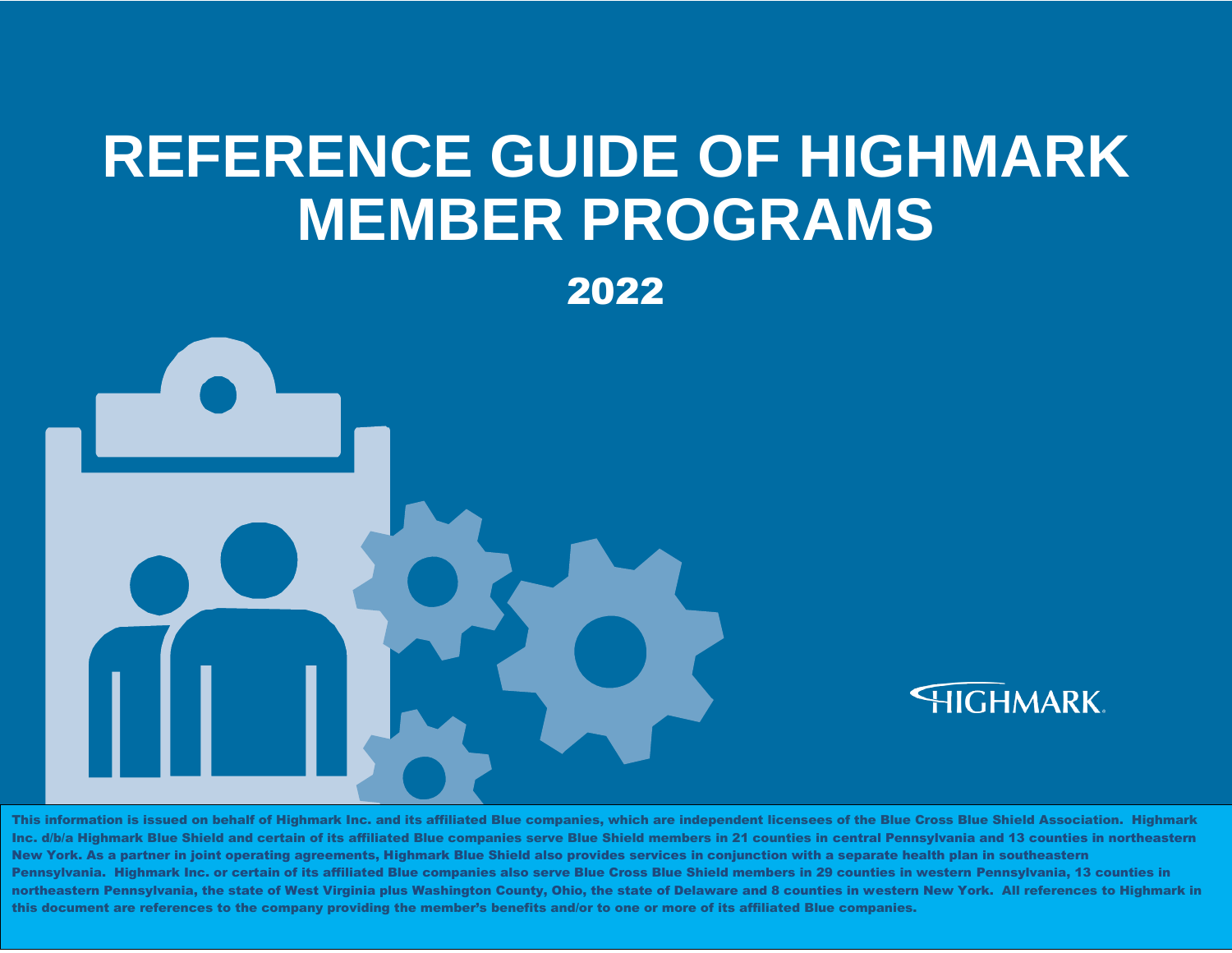### Programs and Services for Highmark Members

**The Reference Guide of Highmark Member Programs is a catalog for health care providers. It is designed to assist in understanding the full range of programs and services available to Highmark members. It contains useful information and resources to give providers a comprehensive understanding of the programs offered to Highmark members within all service areas and for all lines of business. Providers should be aware that if programs are discontinued or additional information becomes available, the catalog will be updated accordingly. Also, coverage for each program may vary based on member benefits and providers should encourage members to consult their benefit documentation for coverage details. Highmark encourages providers to identify members who can benefit from Highmark programs and services. Please use the 'Case Management Referral and Inquiry' link available via NaviNet® to submit a referral electronically for programs unless other enrollment information is stated in the description.** 

|                                                                                                                                                                                                                                                                                                                                                                                                                                                                                                                                                                                                                                                                                                                                                                                                                                                                                                                                                                             | <b>Line of Business</b> |                              |            |           | <b>Region</b> |           |
|-----------------------------------------------------------------------------------------------------------------------------------------------------------------------------------------------------------------------------------------------------------------------------------------------------------------------------------------------------------------------------------------------------------------------------------------------------------------------------------------------------------------------------------------------------------------------------------------------------------------------------------------------------------------------------------------------------------------------------------------------------------------------------------------------------------------------------------------------------------------------------------------------------------------------------------------------------------------------------|-------------------------|------------------------------|------------|-----------|---------------|-----------|
| <b>Clinical Care &amp; Wellness Services</b>                                                                                                                                                                                                                                                                                                                                                                                                                                                                                                                                                                                                                                                                                                                                                                                                                                                                                                                                | <b>Commercial</b>       | <b>Medicare</b><br>Advantage | <b>ACA</b> | <b>PA</b> | <b>WV</b>     | <b>DE</b> |
| <b>CLINICAL CARE</b>                                                                                                                                                                                                                                                                                                                                                                                                                                                                                                                                                                                                                                                                                                                                                                                                                                                                                                                                                        |                         |                              |            |           |               |           |
| <b>Complex Case Management (CCM)</b>                                                                                                                                                                                                                                                                                                                                                                                                                                                                                                                                                                                                                                                                                                                                                                                                                                                                                                                                        |                         |                              |            |           |               |           |
| This program is appropriate for an adult or pediatric member who has both complex medical conditions<br>and high utilization, often accompanied by intensive service coordination and/or psychosocial support<br>needs. It is a condition non-specific program by design and seeks to engage members based on the above<br>criteria to reduce unnecessary inpatient admissions and emergency department visits. Registered nurse<br>case managers work to coordinate care through a primary care provider (PCP) and provide education<br>about other resource options, such as urgent-care and walk-in clinics. The program utilizes a<br>multidisciplinary care team approach, which fosters collaboration and enhances coordination between<br>Utilization Management, Case Management, Disease Management, Pharmacy, Behavioral Health, Social<br>Work, Wellness, Medical Directors, and Providers through referral and consultation to meet member<br>needs more fully. |                         |                              |            |           |               |           |
| <b>Personal Wellness Coaching</b><br>Personal Wellness Coaching is individual telephonic lifestyle coaching with a wellness coach who is a<br>clinically trained Registered Dietitian, Exercise Physiologist or health and wellness professional. Coaches<br>work one-on-one with members to support, educate, and empower them to improve their health through<br>lifestyle changes.                                                                                                                                                                                                                                                                                                                                                                                                                                                                                                                                                                                       |                         |                              |            |           |               |           |

\*Lines of business may vary by region

The Highmark Member Programs are offered for the providers' consideration and assessment, are not required by Highmark (other practices may be more suitable for the

provider) and are not to be viewed as a cause or basis of success under any pay for value program, The provider's medical judgment must remain independent. Highmark shall not be liable for any

adverse effects or consequences resulting from a provider's referral of a member to a Highmark Member Program set forth in this catalogue. Highmark is also not recommending particular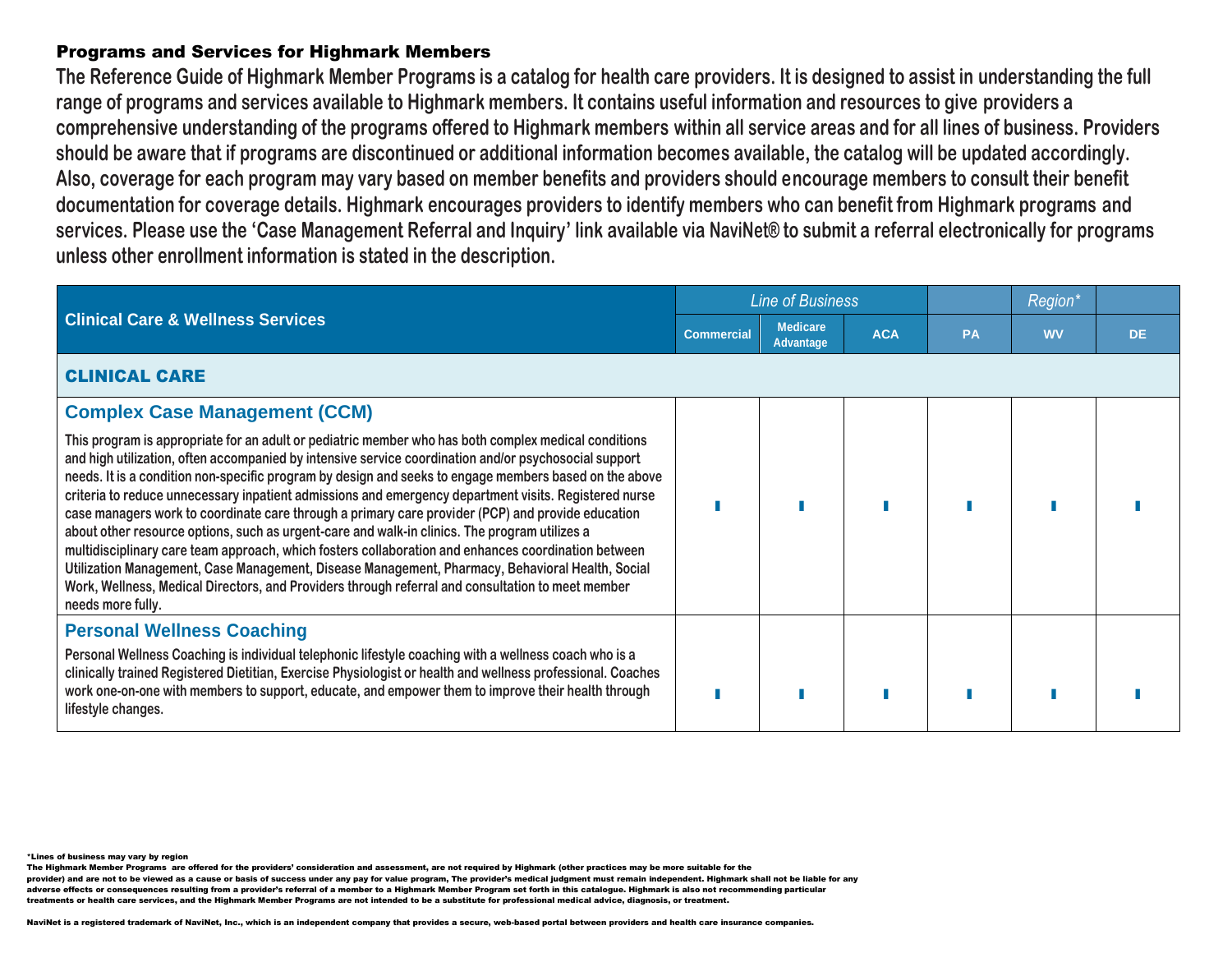|                                                                                                                                                                                                                                                                                                                                                                                                                                                                                                                                                                                                                                                    |                   | <b>Line of Business</b>             |            |           | Region*   |     |  |  |
|----------------------------------------------------------------------------------------------------------------------------------------------------------------------------------------------------------------------------------------------------------------------------------------------------------------------------------------------------------------------------------------------------------------------------------------------------------------------------------------------------------------------------------------------------------------------------------------------------------------------------------------------------|-------------------|-------------------------------------|------------|-----------|-----------|-----|--|--|
| <b>Clinical Care &amp; Wellness Services</b>                                                                                                                                                                                                                                                                                                                                                                                                                                                                                                                                                                                                       | <b>Commercial</b> | <b>Medicare</b><br><b>Advantage</b> | <b>ACA</b> | <b>PA</b> | <b>WV</b> | DE. |  |  |
| <b>CLINICAL CARE</b>                                                                                                                                                                                                                                                                                                                                                                                                                                                                                                                                                                                                                               |                   |                                     |            |           |           |     |  |  |
| <b>Blues On Call</b><br>Registered Nurse Advice line that reviews member clinical symptoms and provides recommendations for<br>the appropriate site of care. Available 24/7 to support members* with clinical questions or concerns.<br>*Not available to FEP members.                                                                                                                                                                                                                                                                                                                                                                             |                   |                                     |            |           |           |     |  |  |
| <b>Telemedicine</b><br>Highmark partners with national telemedicine vendors including American Well, Doctor on Demand,<br>DermatologistOnCall and Teladoc Health to offer Commercial and ACA members access to telemedicine<br>services. (Vendor coverage varies, and members should consult their benefit documentation for coverage<br>details and cost-share information.) In addition, Highmark supports in-network providers and their patients<br>through coverage of select telemedicine claims. See the Highmark Provider Resource Center for details on<br>covered claims/services.                                                       |                   |                                     |            |           |           |     |  |  |
| <b>Transition of Care(TOC)</b><br>This program identifies members who are scheduled for certain inpatient hospital procedures for pre-op<br>and post-discharge outreach calls, as well as any member who may have an unplanned admission to the<br>hospital who is discharged to a home setting. The primary focus of this program is to perform assessment<br>of the 4 Pillars of the Care Transitions Program® to support members and family during care transition,<br>when they are most vulnerable to care errors. These pillars include Medication Self-Management, Red<br>Flags, PCP Follow-up, and Dynamic Patient-Centered Health Record. |                   |                                     |            |           |           |     |  |  |
| <b>Clinical Pharmacist Outreach</b><br>For pharmacy-related issues, our clinical pharmacists may provide targeted outreach to members and<br>physicians for issues regarding specialty drugs (e.g. chemotherapy and pulmonary hypertension), high<br>number of prescription drugs, potential drug interactions and possible alternatives or formulary issues.                                                                                                                                                                                                                                                                                      |                   |                                     |            |           |           |     |  |  |
| <b>Baby Blueprints</b><br>The Baby Blueprints Program provides tools, education, information, and ongoing support to members<br>throughout all stages of their maternity experience. Personalized support is offered by Women's Health<br>Specialists, and the program encourages women to take a more proactive role in their health during<br>pregnancy and helps to support positive outcomes for both mother and baby.                                                                                                                                                                                                                         |                   |                                     |            |           |           |     |  |  |

The Highmark Member Programs are offered for the providers' consideration and assessment, are not required by Highmark (other practices may be more suitable for the<br>provider) and are not to be viewed as a cause or basis o

adverse effects or consequences resulting from a provider's referral of a member to a Highmark Member Program set forth in this catalogue. Highmark is also not recommending particular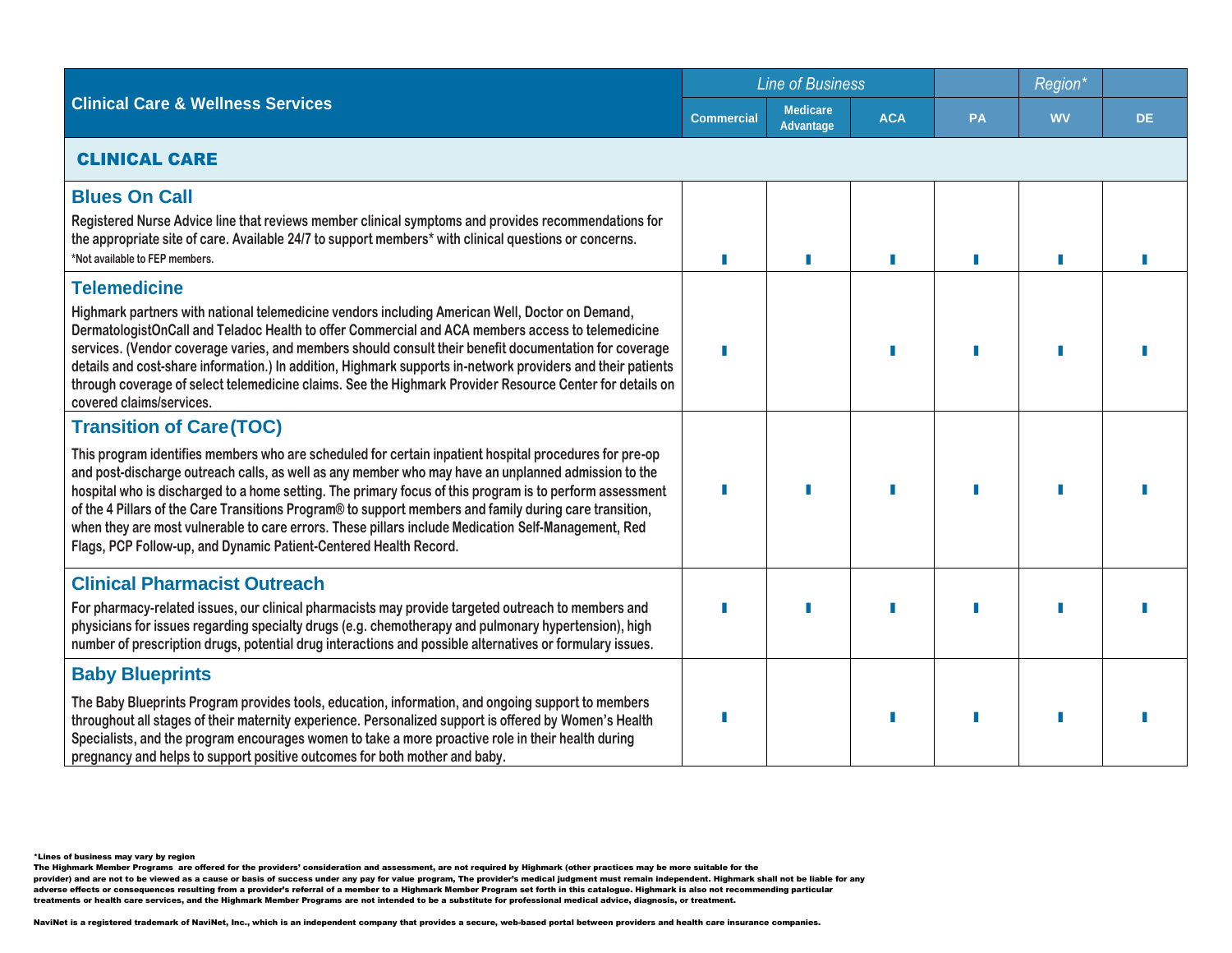|                                                                                                                                                                                                                                                                                                                                                                                                                                                                                                                                                                                                                                                                                                                                                                                                                                            | <b>Line of Business</b> |                              |            |    |           |           |  |  |
|--------------------------------------------------------------------------------------------------------------------------------------------------------------------------------------------------------------------------------------------------------------------------------------------------------------------------------------------------------------------------------------------------------------------------------------------------------------------------------------------------------------------------------------------------------------------------------------------------------------------------------------------------------------------------------------------------------------------------------------------------------------------------------------------------------------------------------------------|-------------------------|------------------------------|------------|----|-----------|-----------|--|--|
| <b>Clinical Care &amp; Wellness Services</b>                                                                                                                                                                                                                                                                                                                                                                                                                                                                                                                                                                                                                                                                                                                                                                                               | <b>Commercial</b>       | <b>Medicare</b><br>Advantage | <b>ACA</b> | PA | <b>WV</b> | <b>DE</b> |  |  |
| <b>SPECIALTY CASE MANAGEMENT</b>                                                                                                                                                                                                                                                                                                                                                                                                                                                                                                                                                                                                                                                                                                                                                                                                           |                         |                              |            |    |           |           |  |  |
| <b>High Risk Pregnancy</b><br>The High Risk Pregnancy program addresses the risks and needs of women planning a pregnancy. These<br>women may have a history of high-risk pregnancy or may be at higher risk for complications secondary to<br>fertility planning and treatments or other comorbidities such as asthma, diabetes, depression, or chronic<br>pain and/or SDoH needs. Assessment covers the prenatal period and the 4 <sup>th</sup> trimester/ postpartum period to<br>allow for support for the mom during pregnancy and after she is home with the new baby. Members are<br>screened and referrals can be made to internal behavioral health specialists for post-partum depression if<br>needed. Support is also provided by our Social Work and Wellness teams for pregnancy nutrition and<br>identified social needs.   |                         |                              |            |    |           |           |  |  |
| <b>Specialty Pediatrics/Neonates</b>                                                                                                                                                                                                                                                                                                                                                                                                                                                                                                                                                                                                                                                                                                                                                                                                       |                         |                              |            |    |           |           |  |  |
| This program is appropriate for a neonate or pediatric member who has both complex medical<br>conditions and high utilization, often accompanied by intensive service coordination and/or<br>psychosocial support needs. It is member-specific to complex conditions that arise in those members<br>from birth to age 18 and seeks to engage members based on the above criteria in an attempt to reduce<br>unnecessary inpatient admissions and emergency department visits. The program utilizes a<br>multidisciplinary care team approach which is designed to foster collaboration and enhance<br>coordination between Utilization Management, Case Management, Disease Management, Pharmacy,<br>Behavioral Health, Social Work, Wellness, Medical Directors, and Providers through referral and<br>consultation to meet member needs. |                         |                              |            |    |           |           |  |  |
| <b>Transplant</b>                                                                                                                                                                                                                                                                                                                                                                                                                                                                                                                                                                                                                                                                                                                                                                                                                          |                         |                              |            |    |           |           |  |  |
| This case management program is appropriate for an adult or pediatric member who has both complex<br>medical conditions and high utilization, often accompanied by intensive service coordination and/or<br>psychosocial support needs. It is a condition-specific program for all solid organ transplants as well as bone<br>marrow and stem cell transplants that encourages and facilitates use of Blue Distinction Centers for<br>Transplant and seeks to engage members based on the above criteria in an attempt to reduce unnecessary<br>inpatient admissions and emergency department visits.                                                                                                                                                                                                                                      |                         |                              |            |    |           |           |  |  |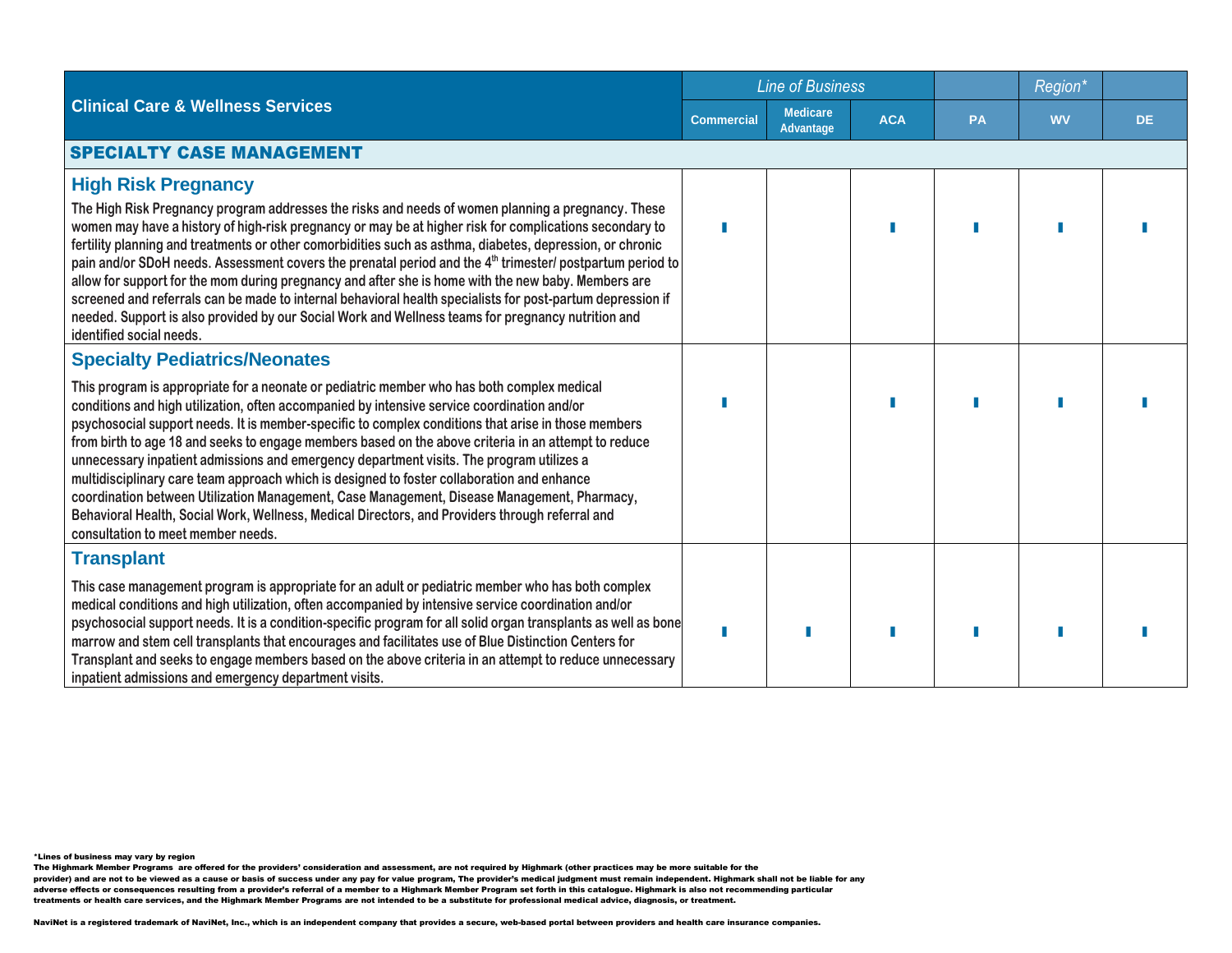|                                                                                                                                                                                                                                                                                                                                                                                                                                                                                                                                                                                                                                                                                                                                                                                             |                   | <b>Line of Business</b>      |            |           | Region*   |           |  |  |
|---------------------------------------------------------------------------------------------------------------------------------------------------------------------------------------------------------------------------------------------------------------------------------------------------------------------------------------------------------------------------------------------------------------------------------------------------------------------------------------------------------------------------------------------------------------------------------------------------------------------------------------------------------------------------------------------------------------------------------------------------------------------------------------------|-------------------|------------------------------|------------|-----------|-----------|-----------|--|--|
| <b>Clinical Care &amp; Wellness Services</b>                                                                                                                                                                                                                                                                                                                                                                                                                                                                                                                                                                                                                                                                                                                                                | <b>Commercial</b> | <b>Medicare</b><br>Advantage | <b>ACA</b> | <b>PA</b> | <b>WV</b> | <b>DE</b> |  |  |
| <b>SPECIALTY CASE MANAGEMENT</b>                                                                                                                                                                                                                                                                                                                                                                                                                                                                                                                                                                                                                                                                                                                                                            |                   |                              |            |           |           |           |  |  |
| <b>Inflammatory Bowel Disease</b><br>This program focuses on a plan of care for adults and children diagnosed with inflammatory bowel disease<br>(Ulcerative Colitis and Crohn's). Emphasis is placed on issues critical to IBD management, such as<br>identification of the member's current level of disease control by assessing frequency of bowel movements,<br>blood in stool or episodes of diarrhea, extended use of corticosteroids, the number of ER or urgent care<br>visits or hospitalizations, the extent to which symptoms affect daily activity, SDoH factors and the results of<br>tests specific to IBD. Outreach is triggered for decreased utilization of PCP and/or no specialist, and/or<br>non-adherence to treatment regimen.                                       |                   |                              |            |           |           |           |  |  |
| <b>Oncology</b><br>This case management program is appropriate for an adult member who has been diagnosed with a<br>complex cancer (Hematologic, Brain, Lung, Colon, Pancreatic) or with cancer and other complex medical<br>conditions and/or high utilization, often accompanied by intensive service coordination and/or psychosocial<br>support needs. It is a condition-specific program for complex cancer that seeks to identify members early in<br>their cancer journey and engage with the member to reduce unnecessary inpatient admissions and<br>emergency department visits and support members throughout their cancer journey (e.g., treatment plan,<br>palliative care/hospice, remission).                                                                                |                   |                              |            |           |           |           |  |  |
| <b>Specialty Pediatric Asthma</b><br>This program focuses on a plan of care for children diagnosed with asthma. Emphasis is placed on issues<br>critical to asthma management, such as identification of the member's current level of disease control by<br>assessing current treatment plan, asthma symptom frequency, use of relief medications, number of ER or<br>urgent care visits or hospitalizations, the extent to which asthma symptoms affect daily activity, SDoH<br>factors, caregiver knowledge/support and overall knowledge of disease management including triggers and<br>prevention of exacerbations. Outreach is triggered for new asthma diagnosis/prescription, SDoH factors,<br>decreased utilization of PCP/Specialist, and/or non-adherence to treatment regimen. |                   |                              |            |           |           |           |  |  |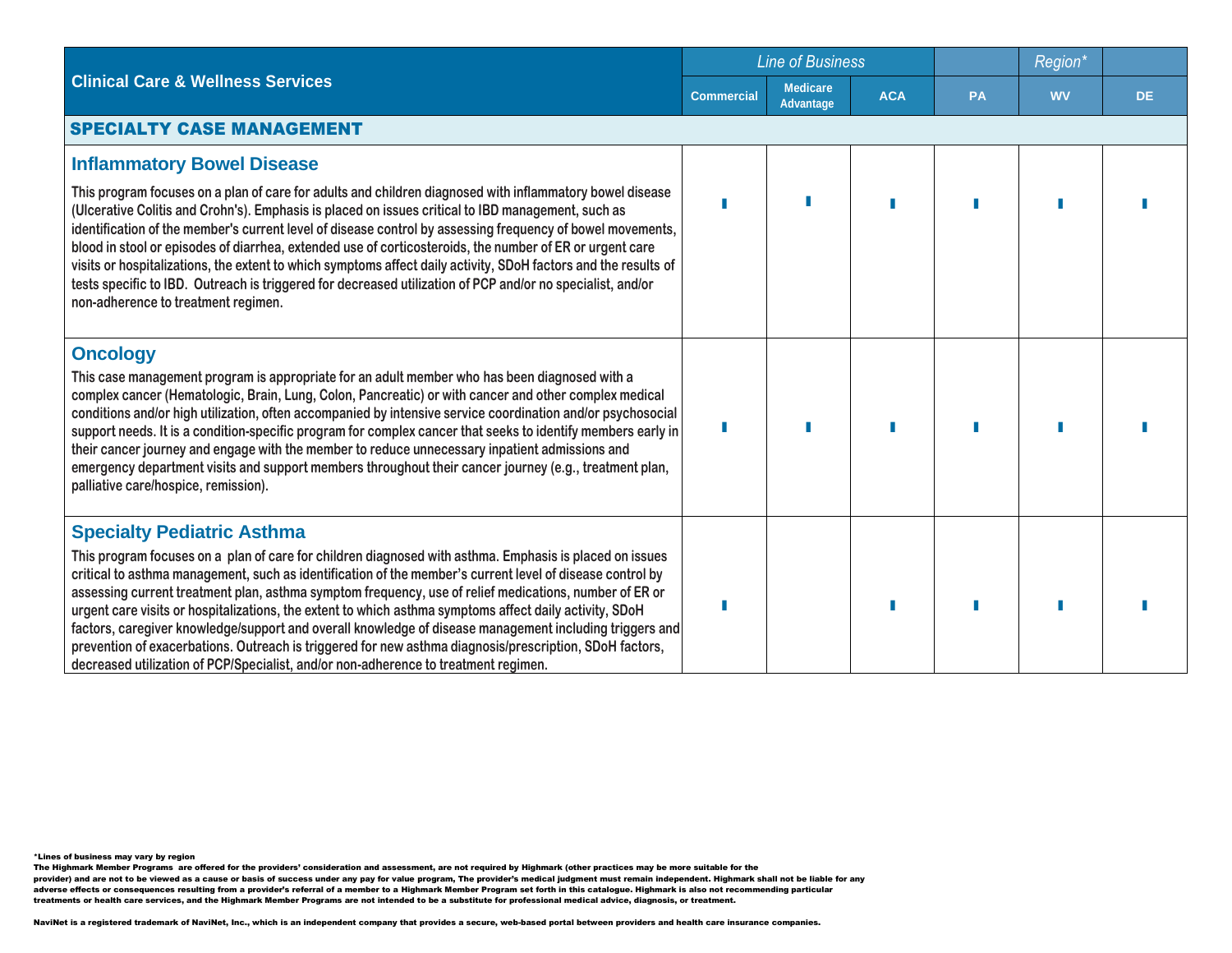|                                                                                                                                                                                                                                                                                                                                                                                                                                                                                                                                                                                                                                                                                                                                                                                                                                                                                                                                                                                                                                                                                                                                    |                   | <b>Line of Business</b>             |            |           | Region <sup>®</sup> |           |  |  |  |
|------------------------------------------------------------------------------------------------------------------------------------------------------------------------------------------------------------------------------------------------------------------------------------------------------------------------------------------------------------------------------------------------------------------------------------------------------------------------------------------------------------------------------------------------------------------------------------------------------------------------------------------------------------------------------------------------------------------------------------------------------------------------------------------------------------------------------------------------------------------------------------------------------------------------------------------------------------------------------------------------------------------------------------------------------------------------------------------------------------------------------------|-------------------|-------------------------------------|------------|-----------|---------------------|-----------|--|--|--|
| <b>Clinical Care &amp; Wellness Services</b>                                                                                                                                                                                                                                                                                                                                                                                                                                                                                                                                                                                                                                                                                                                                                                                                                                                                                                                                                                                                                                                                                       | <b>Commercial</b> | <b>Medicare</b><br><b>Advantage</b> | <b>ACA</b> | <b>PA</b> | <b>WV</b>           | <b>DE</b> |  |  |  |
| <b>BEHAVIORAL HEALTH</b>                                                                                                                                                                                                                                                                                                                                                                                                                                                                                                                                                                                                                                                                                                                                                                                                                                                                                                                                                                                                                                                                                                           |                   |                                     |            |           |                     |           |  |  |  |
| <b>Behavioral Health Case Management</b>                                                                                                                                                                                                                                                                                                                                                                                                                                                                                                                                                                                                                                                                                                                                                                                                                                                                                                                                                                                                                                                                                           |                   |                                     |            |           |                     |           |  |  |  |
| This program is appropriate for children, adolescents, and adult members with mental health and/or<br>substance use disorder case management needs. Conditions associated with this program might include<br>(but are not limited to): bipolar disorders, anxiety disorders, depressive disorders, substance use disorders,<br>eating disorders, and schizophrenia or other psychotic disorders. Member engagements range from<br>behavioral health coaching and complex-case management to care coordination. Highmark's Behavioral<br>Health Specialists are licensed behavioral health professionals. They conduct a comprehensive member<br>needs assessment and establish a member focused case management plan of care. Plan of care goals<br>include: the development of self-management skills (member and family), identification and resolution of<br>barriers to care, adoption of positive behavioral change (member and family), engagement with evidence-<br>based treatment, adherence to prescribed medications, successful care coordination, and identification<br>and utilization of community-based resources. |                   |                                     |            |           |                     |           |  |  |  |
| <b>Behavioral Health High Acuity Team (BHAT)</b>                                                                                                                                                                                                                                                                                                                                                                                                                                                                                                                                                                                                                                                                                                                                                                                                                                                                                                                                                                                                                                                                                   |                   |                                     |            |           |                     |           |  |  |  |
| This team provides holistic case management services for members* with a major depressive diagnosis or<br>opiate use diagnosis and a comorbid chronic physical issue.<br>*Not available to FEP members                                                                                                                                                                                                                                                                                                                                                                                                                                                                                                                                                                                                                                                                                                                                                                                                                                                                                                                             |                   |                                     |            |           |                     |           |  |  |  |
| <b>Depression Program</b>                                                                                                                                                                                                                                                                                                                                                                                                                                                                                                                                                                                                                                                                                                                                                                                                                                                                                                                                                                                                                                                                                                          |                   |                                     |            |           |                     |           |  |  |  |
| This program is designed to help members manage depressive specific symptoms / conditions /<br>disorders. Highmark Behavioral Health Specialists are licensed behavioral health professionals offering<br>practical and confidential member engagements to help identify symptoms of depression, overcome<br>ambivalence to care, decide what kind of treatment might be right, manage any obstacle to care, and<br>track treatment progress. A member's course in the program is determined by a member specific case<br>management plan of care.                                                                                                                                                                                                                                                                                                                                                                                                                                                                                                                                                                                 |                   |                                     |            |           |                     |           |  |  |  |
| <b>Behavioral Health MOMS (Maternal Opioid and Mental Health Support)</b>                                                                                                                                                                                                                                                                                                                                                                                                                                                                                                                                                                                                                                                                                                                                                                                                                                                                                                                                                                                                                                                          |                   |                                     |            |           |                     |           |  |  |  |
| This program provides care for pregnant members* with a mental health or opioid use diagnosis.<br>*Not available for FEP members                                                                                                                                                                                                                                                                                                                                                                                                                                                                                                                                                                                                                                                                                                                                                                                                                                                                                                                                                                                                   |                   |                                     |            |           |                     |           |  |  |  |

The Highmark Member Programs are offered for the providers' consideration and assessment, are not required by Highmark (other practices may be more suitable for the<br>provider) and are not to be viewed as a cause or basis o

adverse effects or consequences resulting from a provider's referral of a member to a Highmark Member Program set forth in this catalogue. Highmark is also not recommending particular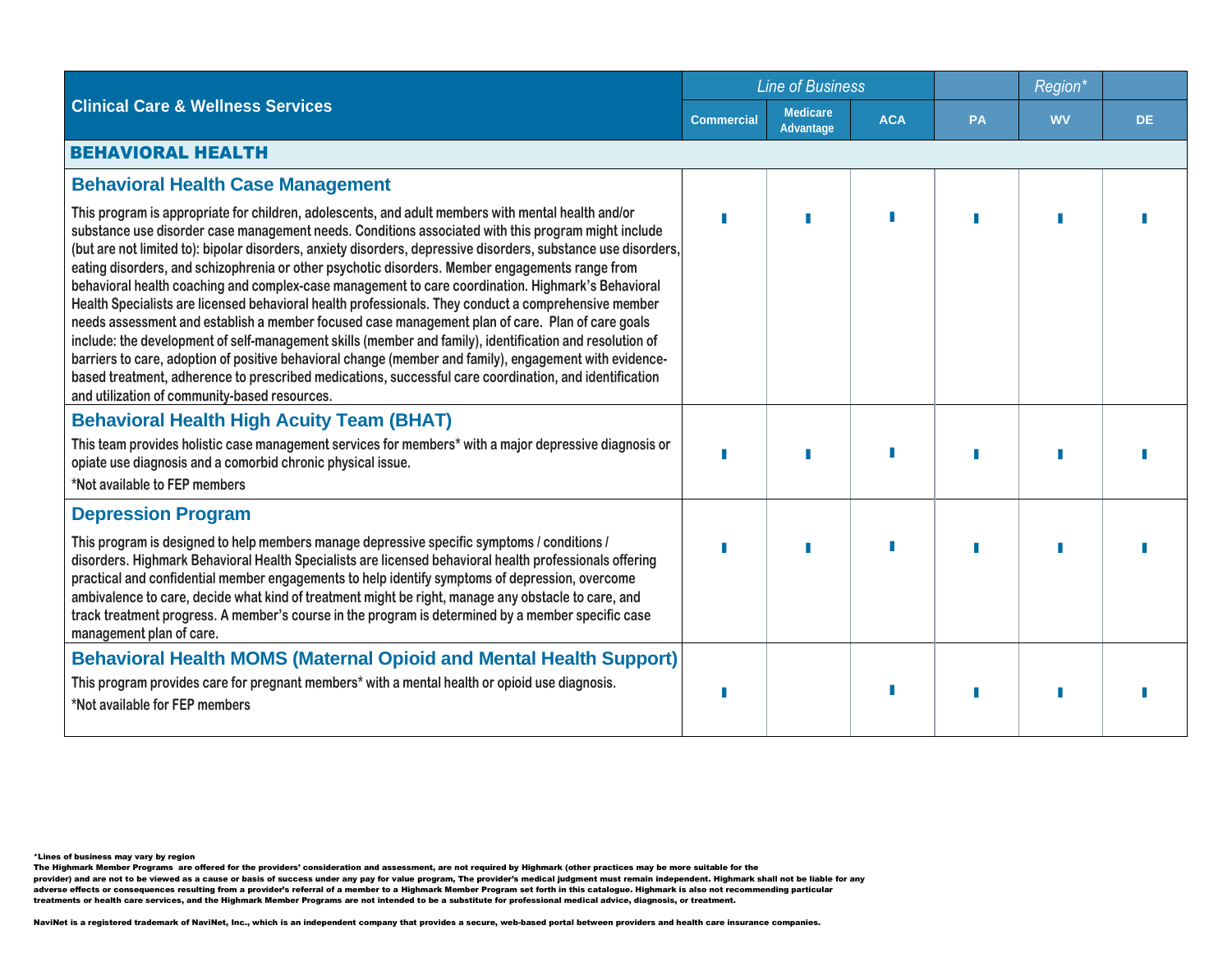|                                                                                                                                                                                                                                                                                                                                                                                                                                                                                                                                                            | <b>Line of Business</b> |                                     |            |           |           |           |  |  |  |
|------------------------------------------------------------------------------------------------------------------------------------------------------------------------------------------------------------------------------------------------------------------------------------------------------------------------------------------------------------------------------------------------------------------------------------------------------------------------------------------------------------------------------------------------------------|-------------------------|-------------------------------------|------------|-----------|-----------|-----------|--|--|--|
| <b>Clinical Care &amp; Wellness Services</b>                                                                                                                                                                                                                                                                                                                                                                                                                                                                                                               | <b>Commercial</b>       | <b>Medicare</b><br><b>Advantage</b> | <b>ACA</b> | <b>PA</b> | <b>WV</b> | <b>DE</b> |  |  |  |
| <b>BEHAVIORAL HEALTH</b>                                                                                                                                                                                                                                                                                                                                                                                                                                                                                                                                   |                         |                                     |            |           |           |           |  |  |  |
| <b>Well 360 Virtual Health (powered by AmWell)</b>                                                                                                                                                                                                                                                                                                                                                                                                                                                                                                         |                         |                                     |            |           |           |           |  |  |  |
| Telehealth mobile and web platform connects Highmark members with doctors over video feed (within 24-<br>48hrs) for live, video visits and handles all the administration, security, and record keeping services - adult<br>and pediatric virtual Behavioral Health visits require an appointment. Appointments are available within<br>approximately one week. This visit requires an applicable copay/coinsurance as noted by the coverage of<br>the member.                                                                                             |                         | (DE Only)                           |            |           |           |           |  |  |  |
| Therapy Ages 10+<br><b>Medication Management 18+</b>                                                                                                                                                                                                                                                                                                                                                                                                                                                                                                       |                         |                                     |            |           |           |           |  |  |  |
| Self-Referral: https://well360virtualhealth.com/landing.html                                                                                                                                                                                                                                                                                                                                                                                                                                                                                               |                         |                                     |            |           |           |           |  |  |  |
| Self-Referral AHN: 412-DOCTORS (appointment line) AHNVirtualHealth.org                                                                                                                                                                                                                                                                                                                                                                                                                                                                                     |                         |                                     |            |           |           |           |  |  |  |
| *Not available for FEP members                                                                                                                                                                                                                                                                                                                                                                                                                                                                                                                             |                         |                                     |            |           |           |           |  |  |  |
| <b>Bright Heart Health</b>                                                                                                                                                                                                                                                                                                                                                                                                                                                                                                                                 |                         |                                     |            |           |           |           |  |  |  |
| A telemedicine program for addiction medicine services. Multi-disciplinary team approach with 4 subsets<br>for treatment: SUD -Therapy, MAT, counseling; Mental Health outpatient care - counseling, dietitians, and<br>physicians; Eating disorders - IOP; Pain Management - chronic pain management program + med and non-<br>med therapy for pain and Opioid Use Disorder. This program is available for members 18 years and older*.                                                                                                                   |                         |                                     |            |           |           |           |  |  |  |
| Self-Referral: 1-800-892-2695 or https://www.brighthearthealth.com/virtualclinic                                                                                                                                                                                                                                                                                                                                                                                                                                                                           |                         |                                     |            |           |           |           |  |  |  |
| Provider Referral: 1-800-892-2695 or https://www.brighthearthealth.com/intake-forms/patient-referral                                                                                                                                                                                                                                                                                                                                                                                                                                                       |                         |                                     |            |           |           |           |  |  |  |
| *Not available for FEP members                                                                                                                                                                                                                                                                                                                                                                                                                                                                                                                             |                         |                                     |            |           |           |           |  |  |  |
| <b>NOCD</b><br>NOCD is a telehealth provider that specializes in obsessive-compulsive disorder (OCD). NOCD provides<br>Highmark members with live one-on-one video therapy with Exposure and Response Prevention (ERP)-<br>trained therapists, access to a peer community and a personalized self-management tool. This program is<br>available for members 5 years and older*.<br>Self-Referral: 312-766-6780 or www.treatmyocd.com<br>Provider Referral: 312-766-6780 or www.treatmyocd.com or email care@nocdhelp.com<br>*Not available for FEP members |                         |                                     |            |           |           |           |  |  |  |
| <b>MERU</b>                                                                                                                                                                                                                                                                                                                                                                                                                                                                                                                                                |                         |                                     |            |           |           |           |  |  |  |
| 12-week mid/moderate digital therapeutic program for Highmark members with depression and anxiety.<br>The online solution combines licensed therapists and psychiatrists, a smartphone-based treatment<br>program, a biofeedback wearable, and anonymous peer-support groups. This program is available for<br>members 18 years and older*.                                                                                                                                                                                                                |                         |                                     |            |           |           |           |  |  |  |
| Self-Referral: www.meruhealth.com/highmark                                                                                                                                                                                                                                                                                                                                                                                                                                                                                                                 |                         |                                     |            |           |           |           |  |  |  |
| Provider Referral: www.meruhealth.com/highmarkprovider                                                                                                                                                                                                                                                                                                                                                                                                                                                                                                     |                         |                                     |            |           |           |           |  |  |  |
| *Not available for FEP members                                                                                                                                                                                                                                                                                                                                                                                                                                                                                                                             |                         |                                     |            |           |           |           |  |  |  |

The Highmark Member Programs are offered for the providers' consideration and assessment, are not required by Highmark (other practices may be more suitable for the<br>provider) and are not to be viewed as a cause or basis o

adverse effects or consequences resulting from a provider's referral of a member to a Highmark Member Program set forth in this catalogue. Highmark is also not recommending particular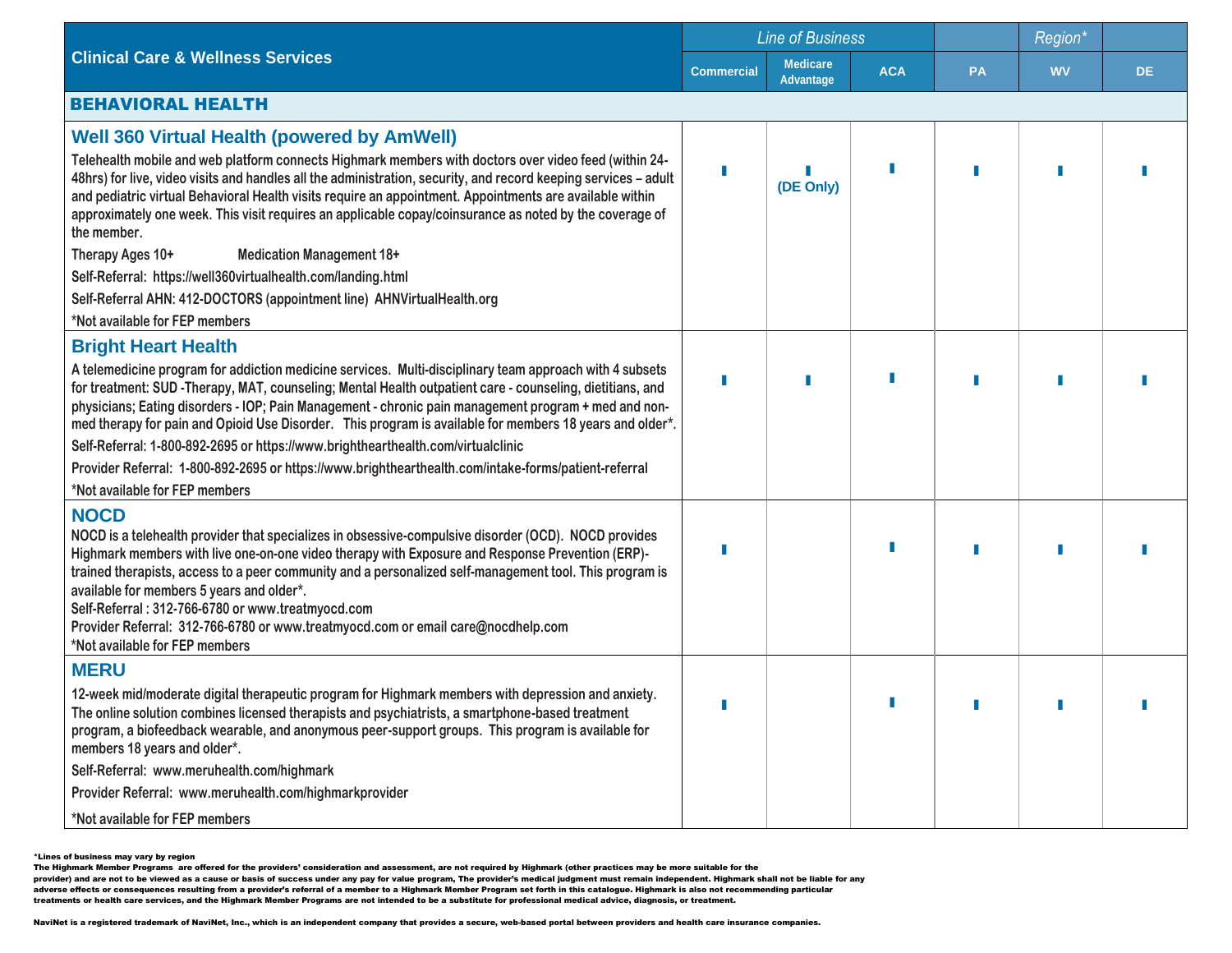|                                                                                                                                                                                                                                                                                                                                                                                                                                                                            |                   | <b>Line of Business</b>      |            |           | Region*   |     |  |
|----------------------------------------------------------------------------------------------------------------------------------------------------------------------------------------------------------------------------------------------------------------------------------------------------------------------------------------------------------------------------------------------------------------------------------------------------------------------------|-------------------|------------------------------|------------|-----------|-----------|-----|--|
| <b>Clinical Care &amp; Wellness Services</b>                                                                                                                                                                                                                                                                                                                                                                                                                               | <b>Commercial</b> | <b>Medicare</b><br>Advantage | <b>ACA</b> | <b>PA</b> | <b>WV</b> | DE. |  |
| <b>BEHAVIORAL HEALTH</b>                                                                                                                                                                                                                                                                                                                                                                                                                                                   |                   |                              |            |           |           |     |  |
| <b>RIA Health</b>                                                                                                                                                                                                                                                                                                                                                                                                                                                          |                   |                              |            |           |           |     |  |
| RIA Health is a telehealth medical practice that focuses on treating Alcohol Use Disorder through a harm<br>reduction model by combining medically assisted treatment with digital tools to help Highmark members<br>track and record progress. The individual care team includes addiction medicine physicians, psychiatric<br>nurse practitioners, psychiatrists, certified addiction counselors and social workers. This program is<br>available for members 18+ years. |                   |                              |            |           |           |     |  |
| *Not available for FEP members                                                                                                                                                                                                                                                                                                                                                                                                                                             |                   |                              |            |           |           |     |  |
| Self-Referral: 1-866-260-5635 or www.riahealth.com/Highmark                                                                                                                                                                                                                                                                                                                                                                                                                |                   |                              |            |           |           |     |  |
| Provider Referral: 1-866-260-5635 or www.riahealth.com/Highmark                                                                                                                                                                                                                                                                                                                                                                                                            |                   |                              |            |           |           |     |  |
| <b>Freespira</b>                                                                                                                                                                                                                                                                                                                                                                                                                                                           |                   |                              |            |           |           |     |  |
| This program is a revolutionary, medication-free digital therapy that reduces or eliminates symptoms or<br>panic disorder, attacks and PTSD by training users to normalize respiratory irregularities. Members receive<br>a breathing sensor and digital tablet. This program is covered by DME benefit for Highmark members and<br>copays and coinsurances apply. This program is available for members 18 years and older*.                                              |                   |                              |            |           |           |     |  |
| Self-Referral: https://get.freespira.com/start-today-lgp/                                                                                                                                                                                                                                                                                                                                                                                                                  |                   |                              |            |           |           |     |  |
| Provider Referral: https://get.freespira.com/highmark-referral/ or 1-800-530-9380<br>*Not available for FEP members                                                                                                                                                                                                                                                                                                                                                        |                   |                              |            |           |           |     |  |
| <b>MAP Healthcare</b>                                                                                                                                                                                                                                                                                                                                                                                                                                                      |                   |                              |            |           |           |     |  |
| MAP Health is a 12-month telehealth peer support program where Highmark members receive<br>approximately 2-4 sessions with a MAP Peer Recovery Support Specialist per month and have the support                                                                                                                                                                                                                                                                           |                   |                              |            |           |           |     |  |
| of a digital platform. This program addresses Substance, Alcohol and Opioid abuse, peer recovery and<br>generalized behavioral health. Available for members 13 years of age and older*.                                                                                                                                                                                                                                                                                   |                   |                              |            |           |           |     |  |
| Self-Referral: 1-844-627-1449<br>Provider Referral: https://www.thisismap.com/provider-referrals                                                                                                                                                                                                                                                                                                                                                                           |                   |                              |            |           |           |     |  |
| *Not available for FEP members                                                                                                                                                                                                                                                                                                                                                                                                                                             |                   |                              |            |           |           |     |  |

The Highmark Member Programs are offered for the providers' consideration and assessment, are not required by Highmark (other practices may be more suitable for the<br>provider) and are not to be viewed as a cause or basis o adverse effects or consequences resulting from a provider's referral of a member to a Highmark Member Program set forth in this catalogue. Highmark is also not recommending particular treatments or health care services, and the Highmark Member Programs are not intended to be a substitute for professional medical advice, diagnosis, or treatment.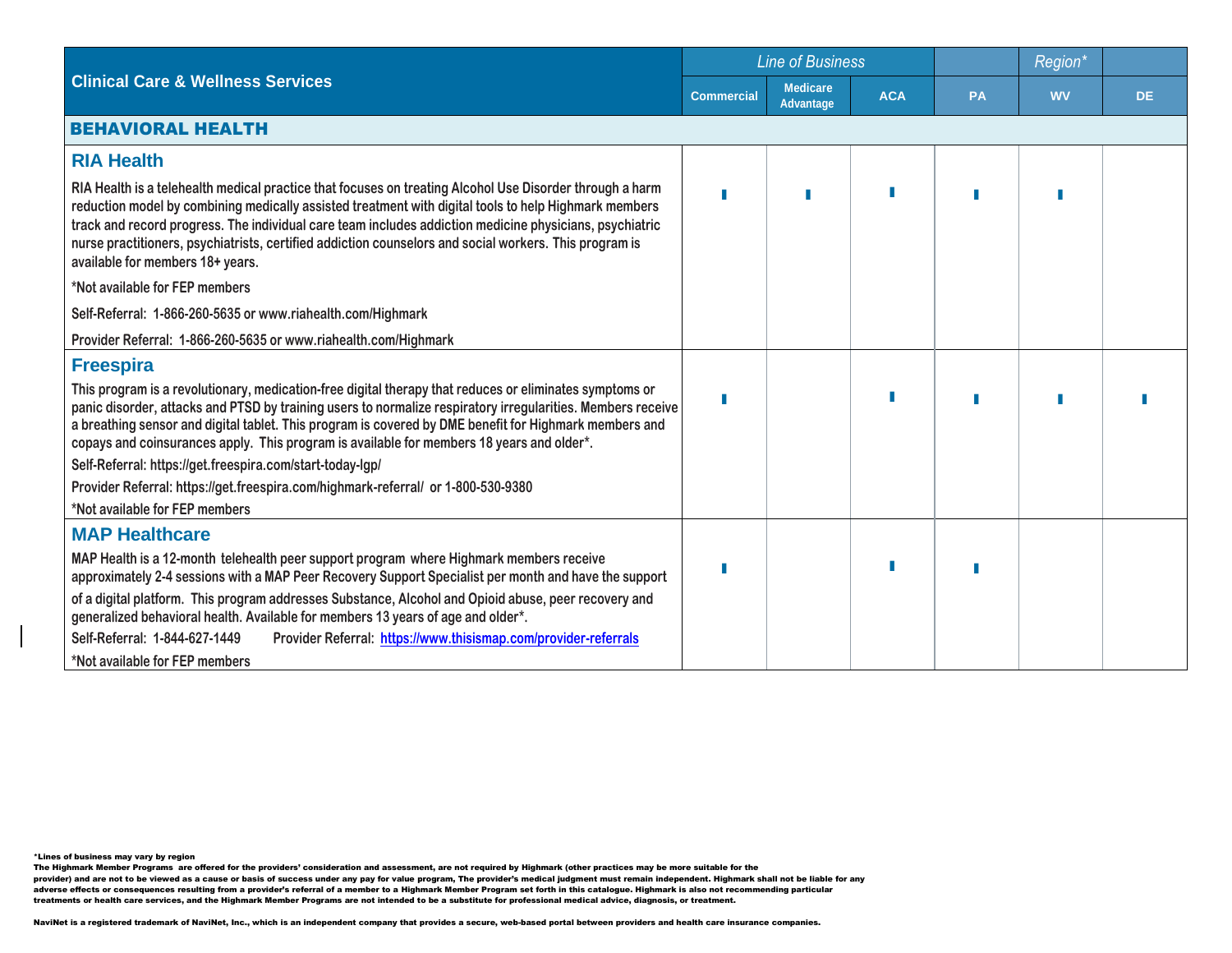|                                                                                                                                                                                                                                                                                                                                                                                                                                                                                            |                   | <b>Line of Business</b>      |            |    | Region*   |           |  |
|--------------------------------------------------------------------------------------------------------------------------------------------------------------------------------------------------------------------------------------------------------------------------------------------------------------------------------------------------------------------------------------------------------------------------------------------------------------------------------------------|-------------------|------------------------------|------------|----|-----------|-----------|--|
| <b>Clinical Care &amp; Wellness Services</b>                                                                                                                                                                                                                                                                                                                                                                                                                                               | <b>Commercial</b> | <b>Medicare</b><br>Advantage | <b>ACA</b> | PA | <b>WV</b> | <b>DE</b> |  |
| <b>BEHAVIORAL HEALTH</b>                                                                                                                                                                                                                                                                                                                                                                                                                                                                   |                   |                              |            |    |           |           |  |
| <b>Wayspring</b>                                                                                                                                                                                                                                                                                                                                                                                                                                                                           |                   |                              |            |    |           |           |  |
| Peer recovery is an additional layer of support to enhance and reinforce other services. It can be used with<br>other treatment, not serve as a replacement. This program addresses substance, alcohol and opioid use<br>with peer recovery. Members will receive a Peer Recovery Specialist who will provide ongoing support as a<br>guide towards long term recovery by mentoring him or her through the treatment program. This program is<br>available to members 18 years and older*. |                   |                              |            |    |           |           |  |
| Self-Referral: 412-214-8325 or www.wayspring.com/for-members or email accessrecovery@axialhealthcare.com                                                                                                                                                                                                                                                                                                                                                                                   |                   |                              |            |    |           |           |  |
| Provider Referral: 412-214-8325 or email accessrecovery@axialhealthcare.com                                                                                                                                                                                                                                                                                                                                                                                                                |                   |                              |            |    |           |           |  |
| <b>Tempest</b>                                                                                                                                                                                                                                                                                                                                                                                                                                                                             |                   |                              |            |    |           |           |  |
| Intensive digital outpatient/group therapy recovery program for treatment of alcohol use. The digital<br>platform offers Highmark members counseling, virtual support groups, online courses, and certified peer<br>recovery coaching to support and maintain recovery. This program is available to members 18 years and<br>older.                                                                                                                                                        |                   |                              |            |    |           |           |  |
| *Not available for FEP members                                                                                                                                                                                                                                                                                                                                                                                                                                                             |                   |                              |            |    |           |           |  |
| Self-Referral: support@jointempest.com<br>Provider Referral: support@jointempest.com                                                                                                                                                                                                                                                                                                                                                                                                       |                   |                              |            |    |           |           |  |
| Joon                                                                                                                                                                                                                                                                                                                                                                                                                                                                                       |                   |                              |            |    |           |           |  |
| Teletherapy provider specializing in mental health care for teens and young adults. Members have live<br>psychotherapy video visits and access to digital tools through a mobile app. Joon provides support for<br>parents, including family counseling, articles and additional resources. This program is available to<br>members ages 13-24.                                                                                                                                            |                   |                              |            |    |           |           |  |
| Self-Referral: 412-219-9290 or https://www.joon.com/highmark                                                                                                                                                                                                                                                                                                                                                                                                                               |                   |                              |            |    |           |           |  |
| Provider Referral: 412-219-9290 or email Highmark-support@joon.com                                                                                                                                                                                                                                                                                                                                                                                                                         |                   |                              |            |    |           |           |  |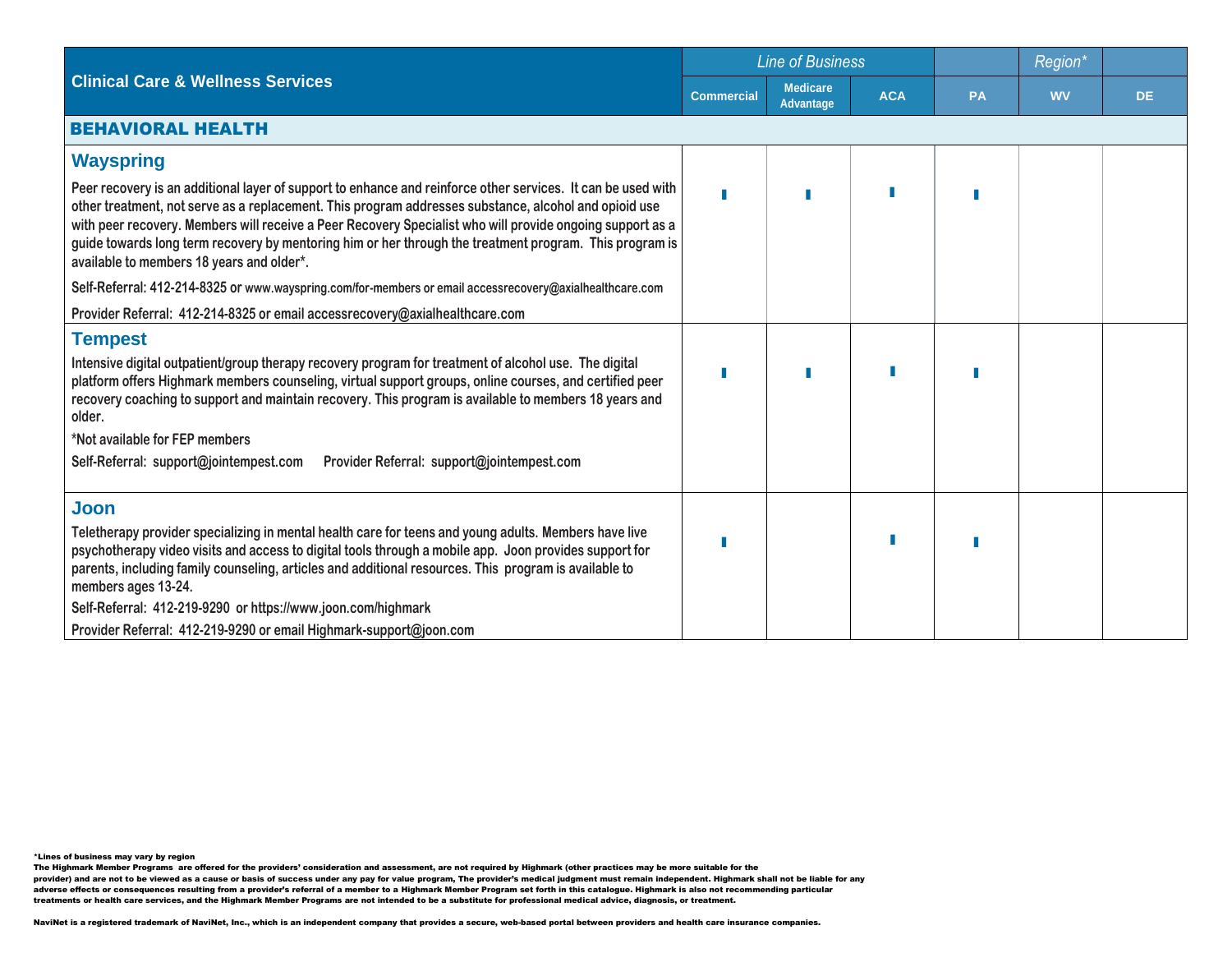|                                                                                                                                                                                                                                                                                                                                                                                                                                                                                                                                                                                                                                                                                                                                                                                                                         | <b>Line of Business</b> |                                     |            | Region <sup>*</sup> |           |     |  |  |
|-------------------------------------------------------------------------------------------------------------------------------------------------------------------------------------------------------------------------------------------------------------------------------------------------------------------------------------------------------------------------------------------------------------------------------------------------------------------------------------------------------------------------------------------------------------------------------------------------------------------------------------------------------------------------------------------------------------------------------------------------------------------------------------------------------------------------|-------------------------|-------------------------------------|------------|---------------------|-----------|-----|--|--|
| <b>Clinical Care &amp; Wellness Services</b>                                                                                                                                                                                                                                                                                                                                                                                                                                                                                                                                                                                                                                                                                                                                                                            | <b>Commercial</b>       | <b>Medicare</b><br><b>Advantage</b> | <b>ACA</b> | <b>PA</b>           | <b>WV</b> | DE. |  |  |
| <b>DISEASE MANAGEMENT</b>                                                                                                                                                                                                                                                                                                                                                                                                                                                                                                                                                                                                                                                                                                                                                                                               |                         |                                     |            |                     |           |     |  |  |
| <b>Disease Management</b><br>Highmark members have the advantage of a clinically focused, member-centric disease management<br>program, which is fully integrated with our case and utilization management and lifestyle programs. A<br>multidisciplinary team helps members engage in the behavior change process to better manage their<br>specific condition(s) and overall health.                                                                                                                                                                                                                                                                                                                                                                                                                                  |                         |                                     |            |                     |           |     |  |  |
| <b>Asthma</b><br>This program focuses on a plan of care for adults and children diagnosed with asthma that includes<br>assessment questions specific for the three age groups recommended by the Expert Panel from the<br>National Asthma Education and Prevention Program (NAEPP). Emphasis is placed on issues critical to<br>asthma management, such as identification of the member's current level of asthma control by assessing<br>daytime and nighttime asthma symptom frequency, excessive use of relief medications, the number of ER<br>or urgent care visits or hospitalizations, the extent to which asthma symptoms affect daily activity, and<br>the results of pulmonary function tests.                                                                                                                |                         |                                     |            |                     |           |     |  |  |
| <b>Coronary Artery Disease (CAD)</b><br>This program is for the adult member diagnosed with CAD. Other conditions or diseases considered risk<br>factors for CAD or that contribute to the risk for disease related complications - such as myocardial<br>infarction, atrial fibrillation, diabetes, stroke, or carotid artery disease - are also assessed in this<br>program. Vascular disease assessment is expanded to address venous and arterial insufficiency<br>separately. This program focuses on the proper management of CAD, provides education regarding the<br>disease process with emphasis on healthy lifestyle changes and self-management, and provides<br>appropriate interventions with the goal of preventing avoidable adverse health outcomes and decreasing<br>hospitalizations.                |                         |                                     |            |                     |           |     |  |  |
| <b>Congestive Heart Failure (CHF)</b><br>This program is appropriate for the adult member diagnosed with CHF. Assessments focus on the following:<br>symptom assessment and provider monitoring, the New York Health Association (NYHA) Classification of<br>Heart Failure and stage-related effects on activities of daily living, strict medication, fluid restriction<br>adherence, and careful management of comorbidities. Methods supporting the member's self-management<br>serve to minimize symptoms, avoid hospitalizations and readmissions, and improve the member's quality of<br>life. The program includes updates from the American Heart Association and the American College of<br>Cardiology and Focused Update: ACCF/AHA Guidelines for the Diagnosis and Management of Heart Failure<br>in Adults. |                         | Π                                   | П          |                     |           |     |  |  |

<sup>\*</sup>Lines of business may vary by region

The Highmark Member Programs are offered for the providers' consideration and assessment, are not required by Highmark (other practices may be more suitable for the<br>provider) and are not to be viewed as a cause or basis o

adverse effects or consequences resulting from a provider's referral of a member to a Highmark Member Program set forth in this catalogue. Highmark is also not recommending particular

treatments or health care services, and the Highmark Member Programs are not intended to be a substitute for professional medical advice, diagnosis, or treatment.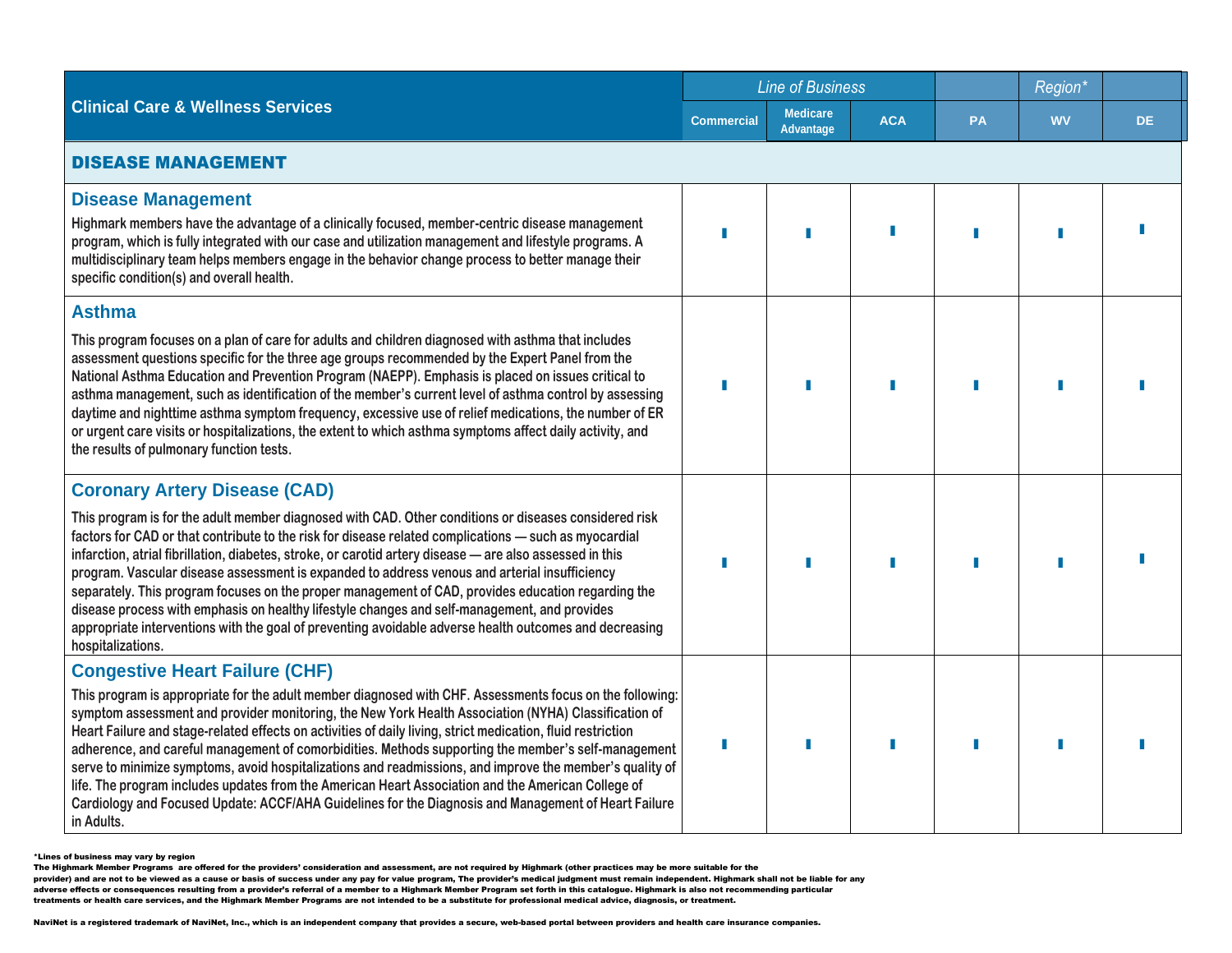|                                                                                                                                                                                                                                                                                                                                                                                                                                                                                                                                                                                                                                                                                                                                                                                                                                                                                                                                                                                                                                                                                                                                               | <b>Line of Business</b> |                                         |            |           |           |     |  |  |
|-----------------------------------------------------------------------------------------------------------------------------------------------------------------------------------------------------------------------------------------------------------------------------------------------------------------------------------------------------------------------------------------------------------------------------------------------------------------------------------------------------------------------------------------------------------------------------------------------------------------------------------------------------------------------------------------------------------------------------------------------------------------------------------------------------------------------------------------------------------------------------------------------------------------------------------------------------------------------------------------------------------------------------------------------------------------------------------------------------------------------------------------------|-------------------------|-----------------------------------------|------------|-----------|-----------|-----|--|--|
| <b>Clinical Care &amp; Wellness Services</b>                                                                                                                                                                                                                                                                                                                                                                                                                                                                                                                                                                                                                                                                                                                                                                                                                                                                                                                                                                                                                                                                                                  | <b>Commercial</b>       | <b>Medicare</b><br>Advantage            | <b>ACA</b> | <b>PA</b> | <b>WV</b> | DE. |  |  |
| <b>DISEASE MANAGEMENT</b>                                                                                                                                                                                                                                                                                                                                                                                                                                                                                                                                                                                                                                                                                                                                                                                                                                                                                                                                                                                                                                                                                                                     |                         |                                         |            |           |           |     |  |  |
| <b>Chronic Obstructive Pulmonary Disease (COPD)</b><br>This program focuses on the proper management of this chronic condition in an attempt to decrease ED<br>visits and hospitalizations by helping the member successfully manage the disease and its symptoms.<br>Based on the Global Initiative for Chronic Obstructive Lung Disease (GOLD) standards, questions are<br>included that assess the member's specific symptoms, risk factors, systemic effects, and the impact the<br>disease has on the member's everyday activities. Common comorbid conditions that may impact the<br>member with this condition are assessed as part of the treatment plan.                                                                                                                                                                                                                                                                                                                                                                                                                                                                             |                         |                                         |            |           |           |     |  |  |
| <b>Metabolic Syndrome</b><br>This program is appropriate for adult members with an increased risk of cardiovascular events due to<br>factors historically evaluated individually, such as increased abdominal girth, elevated fasting blood<br>sugar and triglyceride levels, low HDL levels, pre-hypertension, and smoking history. It provides<br>education and support for members who need to address the specific risk factors that separately may not<br>appear to be significant but, when combined, create a significant potential for a cardiac event and type 2<br>diabetes.                                                                                                                                                                                                                                                                                                                                                                                                                                                                                                                                                        |                         |                                         |            |           |           |     |  |  |
| <b>Musculoskeletal</b><br>This program is appropriate for adults with acute or chronic low back pain, rheumatoid and osteoarthritis<br>pain, and other musculoskeletal pain that can be the result of a disease process or an injury. The aim of<br>this program is to optimize members' adherence to follow-up care or therapy and to help members relieve<br>or manage their musculoskeletal pain to return to their prior level of functioning. New to this program is a<br>section focusing exclusively on low back pain, its cause, treatment, and assessment of its impact on work<br>and activities of daily living. The program's questions ensure members are assessed for appropriate<br>testing, services, and care they need to manage pain.                                                                                                                                                                                                                                                                                                                                                                                      |                         |                                         |            |           |           |     |  |  |
| Blue Card Advantage, a Value-Based Insurance Design (VBID) (CMS Pilot)<br>Highmark introduced Blue Care Advantage in 2017, a Medicare Advantage Value-Based Insurance Design<br>pilot program that has been approved by the Centers for Medicare and Medicaid Services (CMS). Blue Care<br>Advantage promotes better health to Security Blue HMO-POS ValueRx members living with diabetes and/ or<br>COPD. Eligible members are automatically enrolled (opt-out program). Examples of these enhanced benefits<br>include, but are not limited to, four (4) waived Specialist Visit copays, transportation benefits, diabetics<br>receive their retinal exams for no cost, one periodontal visit for scaling and rooting, etc. Providers in the<br>following specialties in the Security Blue HMO-POS ValueRx network will be designated as a Blue Care<br>Advantage Preferred Specialist: Cardiology, Endocrinology, Ophthalmology, Nephrology, Pulmonary<br>Disease, and Podiatry.<br>*Only available in the following counties: Allegheny, Armstrong, Beaver, Butler, Cambria, Fayette, Greene, Indiana, Lawrence, Washington, Westmoreland |                         | <b>Security Blue</b><br><b>Value RX</b> |            | *WPA      |           |     |  |  |

The Highmark Member Programs are offered for the providers' consideration and assessment, are not required by Highmark (other practices may be more suitable for the<br>provider) and are not to be viewed as a cause or basis o

adverse effects or consequences resulting from a provider's referral of a member to a Highmark Member Program set forth in this catalogue. Highmark is also not recommending particular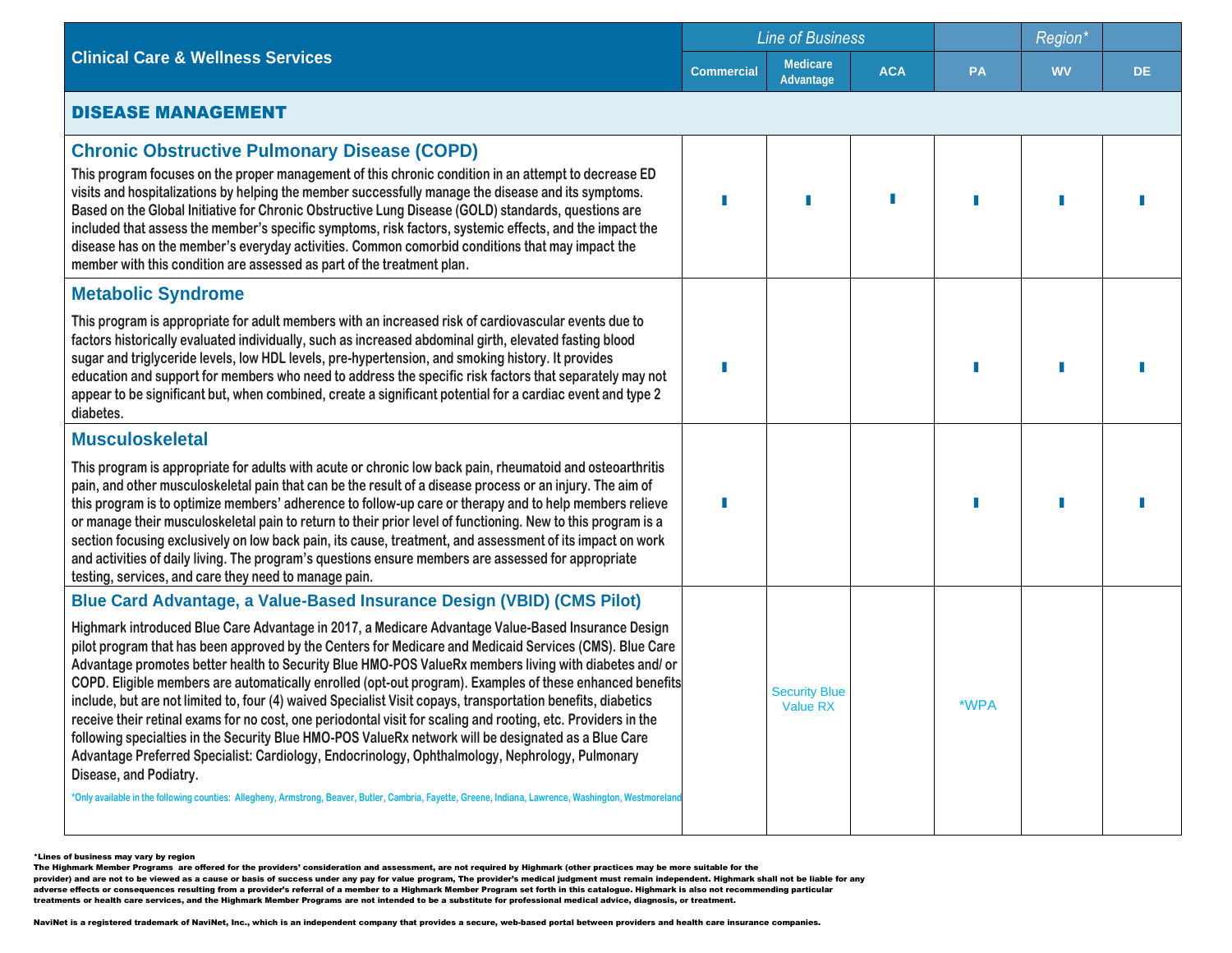|                                                                                                                                                                                                                                                                                                                                                                                                                                                                                                                                                                                                                                                                                                                                                                                                                                                             | <b>Line of Business</b> |                                     |            | Region*   |           |           |
|-------------------------------------------------------------------------------------------------------------------------------------------------------------------------------------------------------------------------------------------------------------------------------------------------------------------------------------------------------------------------------------------------------------------------------------------------------------------------------------------------------------------------------------------------------------------------------------------------------------------------------------------------------------------------------------------------------------------------------------------------------------------------------------------------------------------------------------------------------------|-------------------------|-------------------------------------|------------|-----------|-----------|-----------|
| <b>Clinical Care &amp; Wellness Services</b>                                                                                                                                                                                                                                                                                                                                                                                                                                                                                                                                                                                                                                                                                                                                                                                                                | <b>Commercial</b>       | <b>Medicare</b><br><b>Advantage</b> | <b>ACA</b> | <b>PA</b> | <b>WV</b> | <b>DE</b> |
| <b>DIABETES PROGRAMS &amp; SERVICES</b>                                                                                                                                                                                                                                                                                                                                                                                                                                                                                                                                                                                                                                                                                                                                                                                                                     |                         |                                     |            |           |           |           |
| <b>Diabetes</b>                                                                                                                                                                                                                                                                                                                                                                                                                                                                                                                                                                                                                                                                                                                                                                                                                                             |                         |                                     |            |           |           |           |
| This program is appropriate for adults or children diagnosed with either diabetes type 1 or type 2.<br>Questions center on the current treatment plan, frequency of appropriate testing, and disease-related<br>complications. The program reflects the current American Diabetes Association recommendations for<br>target A1C values, annual eye and foot exams, and blood glucose monitoring (including continuous glucose<br>monitoring). A pediatric diabetes questionnaire incorporates the growth and development needs of a<br>pediatric member with diabetes.                                                                                                                                                                                                                                                                                      |                         |                                     |            |           |           |           |
| <b>Diabetes Prevention Program</b>                                                                                                                                                                                                                                                                                                                                                                                                                                                                                                                                                                                                                                                                                                                                                                                                                          |                         |                                     |            |           |           |           |
| Highmark has partnered with the YMCA to bring our members a Diabetes Prevention Program that is<br>covered at 100 percent as a preventive benefit with no member cost share. Contract holders and their<br>covered dependents age 18 and older who meet program eligibility requirements can participate in the<br>program. Members can take part in coaching sessions held at local participating YMCAs and participating<br>network facilities. A trained lifestyle coach guides sessions that include eating healthier, increasing<br>physical activity, and losing weight. To enroll, members can call the Member Services number located on<br>the back of their insurance card.                                                                                                                                                                       |                         |                                     |            |           |           |           |
| <b>Well 360 Diabetes Management, powered by Onduo</b>                                                                                                                                                                                                                                                                                                                                                                                                                                                                                                                                                                                                                                                                                                                                                                                                       |                         |                                     |            |           |           |           |
| A virtual diabetes care program with tools, coaching and clinical support to help patients manage Type 2<br>Diabetes. It provides testing supplies and monitors to participants, including Continuous Monitors (CMGs)<br>to those who qualify. It is a member driven solution and can help to remotely support patients with its Virtual<br>Diabetes Clinic, where individuals who require frequent support but no in-person care, can access high-<br>quality, evidence-based support. It utilizes a virtual model that includes access to telehealth services with<br>endocrinologists and other care providers. The solution does not replace the primary medical relationship<br>that a patient has with the PCP but provides support between visits to help promote self-management.<br>*Not available for FEP members<br><b>**Member self-enrolls</b> |                         |                                     |            |           |           |           |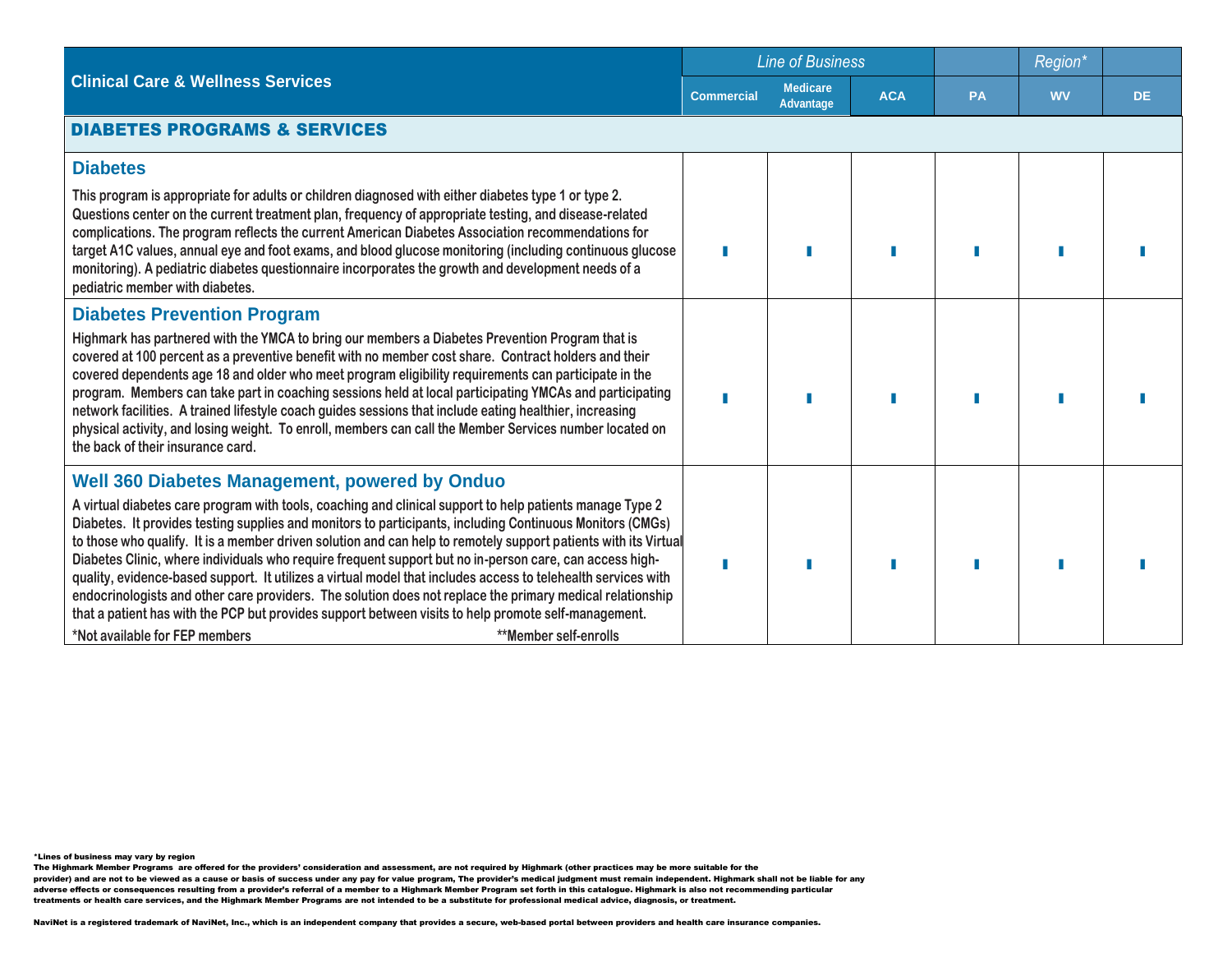|                                                                                                                                                                                                                                                                                                                                                                                                                                                                                                                                                                                                                                                                                                                                                                                                                                                                                                                                           |                   | <b>Line of Business</b>      |            |           | Region <sup>*</sup> |           |  |  |
|-------------------------------------------------------------------------------------------------------------------------------------------------------------------------------------------------------------------------------------------------------------------------------------------------------------------------------------------------------------------------------------------------------------------------------------------------------------------------------------------------------------------------------------------------------------------------------------------------------------------------------------------------------------------------------------------------------------------------------------------------------------------------------------------------------------------------------------------------------------------------------------------------------------------------------------------|-------------------|------------------------------|------------|-----------|---------------------|-----------|--|--|
| <b>Clinical Care &amp; Wellness Services</b>                                                                                                                                                                                                                                                                                                                                                                                                                                                                                                                                                                                                                                                                                                                                                                                                                                                                                              | <b>Commercial</b> | <b>Medicare</b><br>Advantage | <b>ACA</b> | <b>PA</b> | <b>WV</b>           | <b>DE</b> |  |  |
| <b>WELLNESS &amp; PREVENTION</b>                                                                                                                                                                                                                                                                                                                                                                                                                                                                                                                                                                                                                                                                                                                                                                                                                                                                                                          |                   |                              |            |           |                     |           |  |  |
| <b>BLUE 365 Member Discount Program</b>                                                                                                                                                                                                                                                                                                                                                                                                                                                                                                                                                                                                                                                                                                                                                                                                                                                                                                   |                   |                              |            |           |                     |           |  |  |
| This program is an online national discount directory that gives members exclusive access to discounts and<br>savings from leading national companies. Discount categories include fitness, nutrition, hearing, vision,<br>massage, acupuncture, chiropractic, etc. Members can access information regarding these type of programs<br>on the Highmark member website by selecting Member Discounts and clicking on Blue365 Discounts.                                                                                                                                                                                                                                                                                                                                                                                                                                                                                                    |                   |                              |            |           |                     |           |  |  |
| <b>Fitness Your Way</b>                                                                                                                                                                                                                                                                                                                                                                                                                                                                                                                                                                                                                                                                                                                                                                                                                                                                                                                   |                   |                              |            |           |                     |           |  |  |
| One of the Blue365 member discounts is Fitness Your Way by Tivity Health. The offering allows eligible<br>members to join a network of fitness facilities nationwide at a discounted rate so they can work out anywhere<br>when it's convenient for them (Tivity membership fees apply). Fitness Your Way also offers On-demand videos<br>24/7 and live virtual classes led by wellness professionals.                                                                                                                                                                                                                                                                                                                                                                                                                                                                                                                                    |                   |                              |            |           |                     |           |  |  |
| <b>Sharecare</b>                                                                                                                                                                                                                                                                                                                                                                                                                                                                                                                                                                                                                                                                                                                                                                                                                                                                                                                          |                   |                              |            |           |                     |           |  |  |
| This is a digital health solution that delivers personalized health and wellness information that empowers<br>members to stay healthy and meet their wellness goals. Some of the key features include daily trackers,<br>RealAge® test that assesses a variety of behaviors and existing conditions to show the true age of one's body,<br>and a personalized health profile which provides each participant with easy access to the evolving story of<br>their health through their health data. Members can communicate directly with Wellness Coaches, Case and<br>Disease Managers and Social Workers from their health plan directly within the application. Eligible members<br>can register at https://mycare.sharecare.com to take advantage of these features. Once registered, they can<br>also download the Sharecare app for iOS or Android. Employers can also opt in to encourage participation<br>through reward programs. |                   |                              |            |           |                     |           |  |  |
| <b>Silver Sneakers</b>                                                                                                                                                                                                                                                                                                                                                                                                                                                                                                                                                                                                                                                                                                                                                                                                                                                                                                                    |                   |                              |            |           |                     |           |  |  |
| Exercise benefit for Medicare Advantage members providing free membership to health fitness centers                                                                                                                                                                                                                                                                                                                                                                                                                                                                                                                                                                                                                                                                                                                                                                                                                                       |                   |                              |            |           |                     |           |  |  |
| <b>Welltok</b>                                                                                                                                                                                                                                                                                                                                                                                                                                                                                                                                                                                                                                                                                                                                                                                                                                                                                                                            |                   |                              |            |           |                     |           |  |  |
| All Highmark Medicare Advantage members are automatically enrolled in the Highmark Passport Rewards Program and<br>can earn rewards for completing certain preventive tests and screenings that are on their Personalized Wellness Program.<br>All Highmark Medicare Advantage members will be mailed a Personalized Wellness Plan that includes the list of preventive<br>tests and/or screenings that they should complete throughout the year that can help them stay healthy, avoid, or delay the<br>onset of disease, and keep current disease(s) from becoming worse or debilitating. Highmark will update members on their<br>progress throughout the year so that they can see the preventive steps they have completed so far and the ones that are<br>still open. Members can access their wellness plan via an online portal to track and monitor their progress.                                                              |                   |                              |            |           |                     |           |  |  |

The Highmark Member Programsare offered for the providers' consideration and assessment, are not required by Highmark (other practices may be more suitable for the<br>provider) and are not to be viewed as a cause or basis of adverse effects or consequences resulting from a provider's referral of a member to a Highmark Member Program set forth in this catalogue. Highmark is also not recommending particular<br>treatments or health care services, an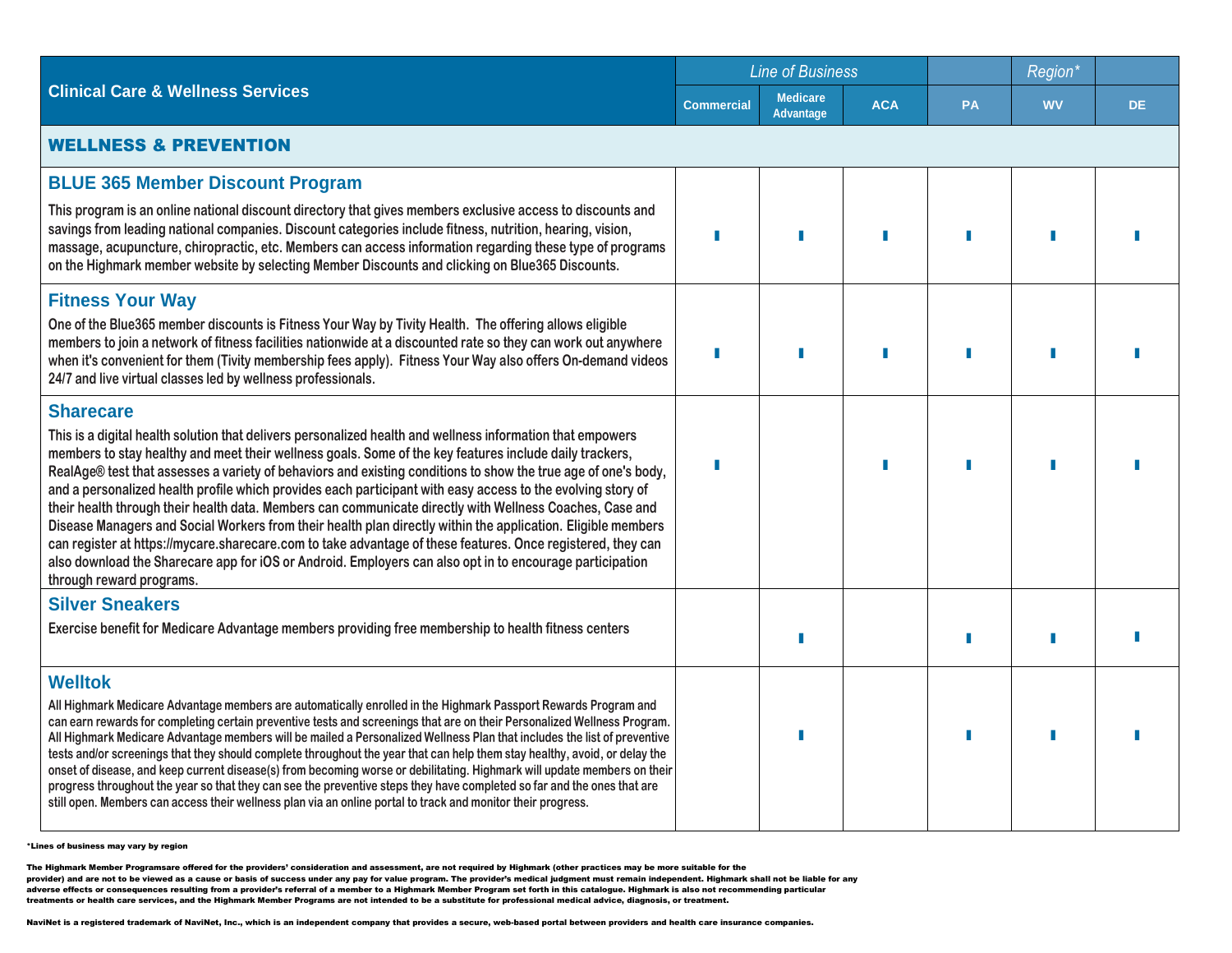|                                                                                                                                                                                                                                                                                                                                                                                                                                                       |                   | <b>Line of Business</b>             |            |           | Region*   |     |  |
|-------------------------------------------------------------------------------------------------------------------------------------------------------------------------------------------------------------------------------------------------------------------------------------------------------------------------------------------------------------------------------------------------------------------------------------------------------|-------------------|-------------------------------------|------------|-----------|-----------|-----|--|
| <b>Clinical Care &amp; Wellness Services</b>                                                                                                                                                                                                                                                                                                                                                                                                          | <b>Commercial</b> | <b>Medicare</b><br><b>Advantage</b> | <b>ACA</b> | <b>PA</b> | <b>WV</b> | DE. |  |
| <b>COMPREHENSIVE LIFESTYLE PROGRAMS</b>                                                                                                                                                                                                                                                                                                                                                                                                               |                   |                                     |            |           |           |     |  |
| <b>Aim for Change</b><br>The Aim for Change program is designed to help members learn about healthy eating basics, the value of<br>physical activity and how both nutrition and physical activity are key components for successful long-term<br>weight management and improved health. This program also addresses a member's barriers to change and<br>helps guide and position them for success.                                                   |                   |                                     |            |           |           |     |  |
| <b>Daily Steps to Less Stress</b><br>The Daily Steps to Less Stress Program is a stress awareness program designed to help members build skills<br>and learn techniques that can help them cope with and balance life's day-to-day ups and downs. Members can<br>engage with an experienced coach to assess their levels of stress, recognize areas for improvement, learn<br>proven strategies to cope with stress and become more stress-resilient. |                   |                                     |            |           |           |     |  |
| <b>My Weight Management Journey</b><br>This comprehensive program guides members on how to begin their weight management journey and build<br>the skills to maintain long term success. Members will work with an experienced coach to learn how to<br>choose the right nutrition approach for them, mindful eating skills, build an activity plan and overcome<br>personal barriers that influence weight loss.                                      |                   |                                     |            |           |           |     |  |
| <b>How To Be Tobacco-Free</b><br>The program is designed for anyone using tobacco – cigarettes, cigars, e-cigarettes, or chew – and want to<br>quit. Members will work with a Tobacco Treatment Specialist to understand their nicotine dependence,<br>identify triggers, cope with withdrawal symptoms, cravings, and stress, and set a personalized quit plan to<br>become tobacco free.                                                            |                   |                                     |            |           |           |     |  |
| <b>Time to Sleep Well</b><br>The Time to Sleep Well Program is a sleep awareness program where members can learn techniques and<br>effective tools to help improve the quality of their sleep. Members can engage with an experienced coach to<br>assess their sleep patterns, recognize areas for improvement and learn proven strategies to improve their<br>sleep.                                                                                 |                   |                                     | ш          |           |           |     |  |

The Highmark Member Programsare offered for the providers' consideration and assessment, are not required by Highmark (other practices may be more suitable for the<br>provider) and are not to be viewed as a cause or basis of adverse effects or consequences resulting from a provider's referral of a member to a Highmark Member Program set forth in this catalogue. Highmark is also not recommending particular<br>treatments or health care services, an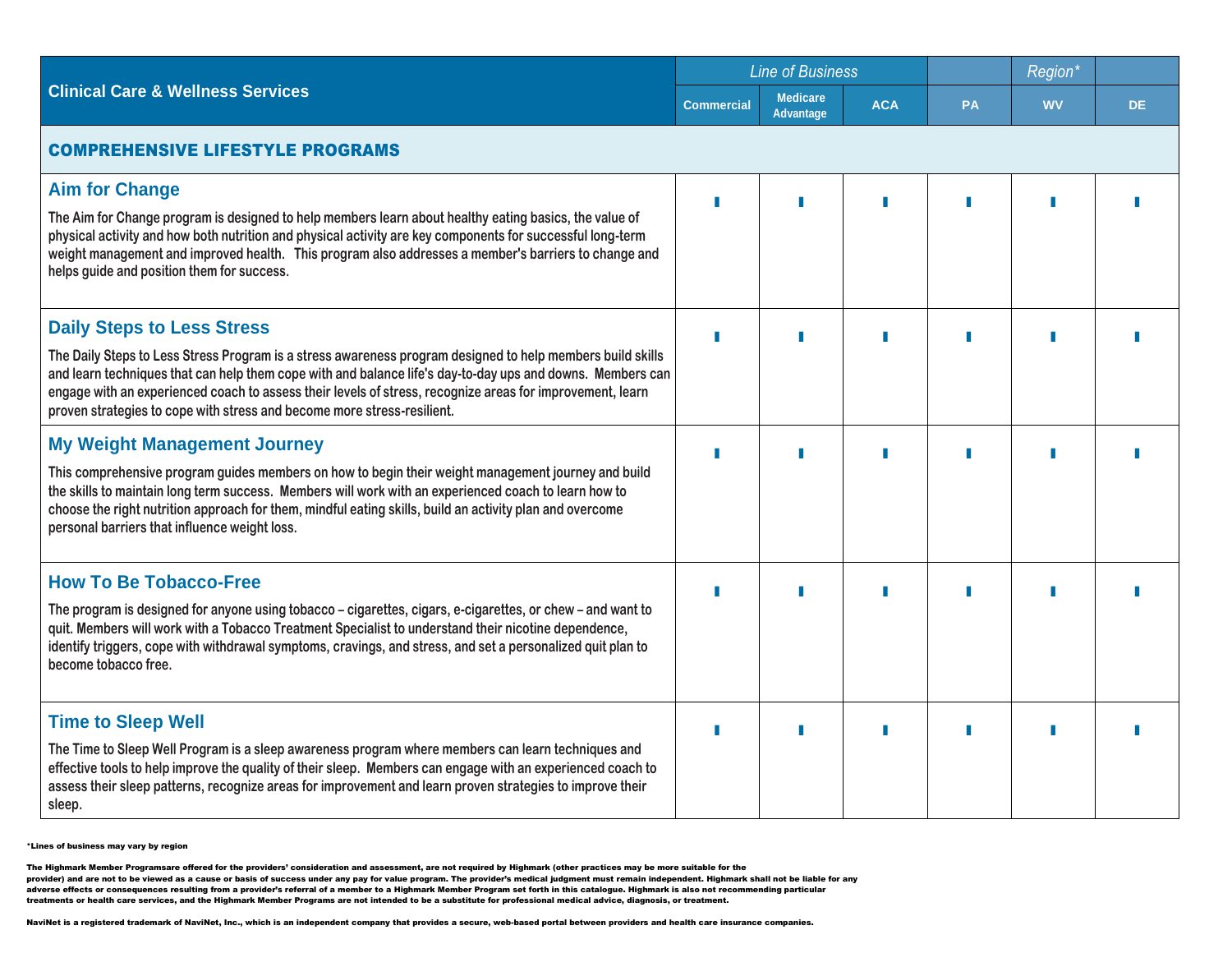|                                                                                                                                                                                                                                                                                                                                                                                                                                                                                                                                                                                                                                                                                      | <b>Line of Business</b> |                                     |            | Region <sup>*</sup> |           |     |  |
|--------------------------------------------------------------------------------------------------------------------------------------------------------------------------------------------------------------------------------------------------------------------------------------------------------------------------------------------------------------------------------------------------------------------------------------------------------------------------------------------------------------------------------------------------------------------------------------------------------------------------------------------------------------------------------------|-------------------------|-------------------------------------|------------|---------------------|-----------|-----|--|
| <b>Clinical Care &amp; Wellness Services</b>                                                                                                                                                                                                                                                                                                                                                                                                                                                                                                                                                                                                                                         | <b>Commercial</b>       | <b>Medicare</b><br><b>Advantage</b> | <b>ACA</b> | <b>PA</b>           | <b>WV</b> | DE. |  |
| <b>SOCIAL WORK &amp; SOCIAL DETERMINANTS OF HEALTH (SDoH)</b>                                                                                                                                                                                                                                                                                                                                                                                                                                                                                                                                                                                                                        |                         |                                     |            |                     |           |     |  |
| <b>Social Support</b><br>This program focuses on assisting members who are experiencing difficulties in areas of their life that can<br>impact their health, well-being, and access to care. Licensed, master's-level social workers will<br>telephonically partner with members to conduct a complete needs assessment, explore Social Determinants<br>of Health (SDOH) that may be barriers to their care, and develop a plan to explore and contact agencies,<br>resources, and programs that may be of assistance. Areas where the social work team can assist may<br>include: financial concerns related to food/rent/ mortgage/utilities; housing and placement difficulties - |                         |                                     |            |                     |           |     |  |
| instability, homelessness, adaptations (ramps, safety), level of care (skilled, custodial, assisted living);<br>transportation challenges - lack of vehicle or driver for medical and non-medical needs; caregiver support<br>or care planning needs; income, employment or insurance concerns and questions; financial difficulties<br>related to medication costs, copays, medical bills; end of life decisions - POA, Living Will, palliative/hospice<br>care; and discharge planning.                                                                                                                                                                                            |                         |                                     |            |                     |           |     |  |
| <b>Community Support Platform</b>                                                                                                                                                                                                                                                                                                                                                                                                                                                                                                                                                                                                                                                    |                         |                                     |            |                     |           |     |  |
| An on-line resource and referral platform that assists members with finding free or reduced-cost services in<br>their community. Members can search for local support resources to access food, housing, transportation,<br>utility assistance, medical care, job training and more.                                                                                                                                                                                                                                                                                                                                                                                                 |                         |                                     |            |                     |           |     |  |
| www.highmarkcommunitysupport.com                                                                                                                                                                                                                                                                                                                                                                                                                                                                                                                                                                                                                                                     |                         |                                     |            |                     |           |     |  |
| <b>My Care Navigator</b><br>This program assists members in complex and unique provider searches as well as narrow network<br>products as they relate to provider participation status. The My Care Navigator program will also assist<br>members with Medical Record transfers, scheduling appointments including assisting members with virtual<br>provider visits. Members can call 1-888-258-3428 to access this service.                                                                                                                                                                                                                                                        |                         |                                     |            |                     |           |     |  |

The Highmark Member Programsare offered for the providers' consideration and assessment, are not required by Highmark (other practices may be more suitable for the<br>provider) and are not to be viewed as a cause or basis of adverse effects or consequences resulting from a provider's referral of a member to a Highmark Member Program set forth in this catalogue. Highmark is also not recommending particular<br>treatments or health care services, an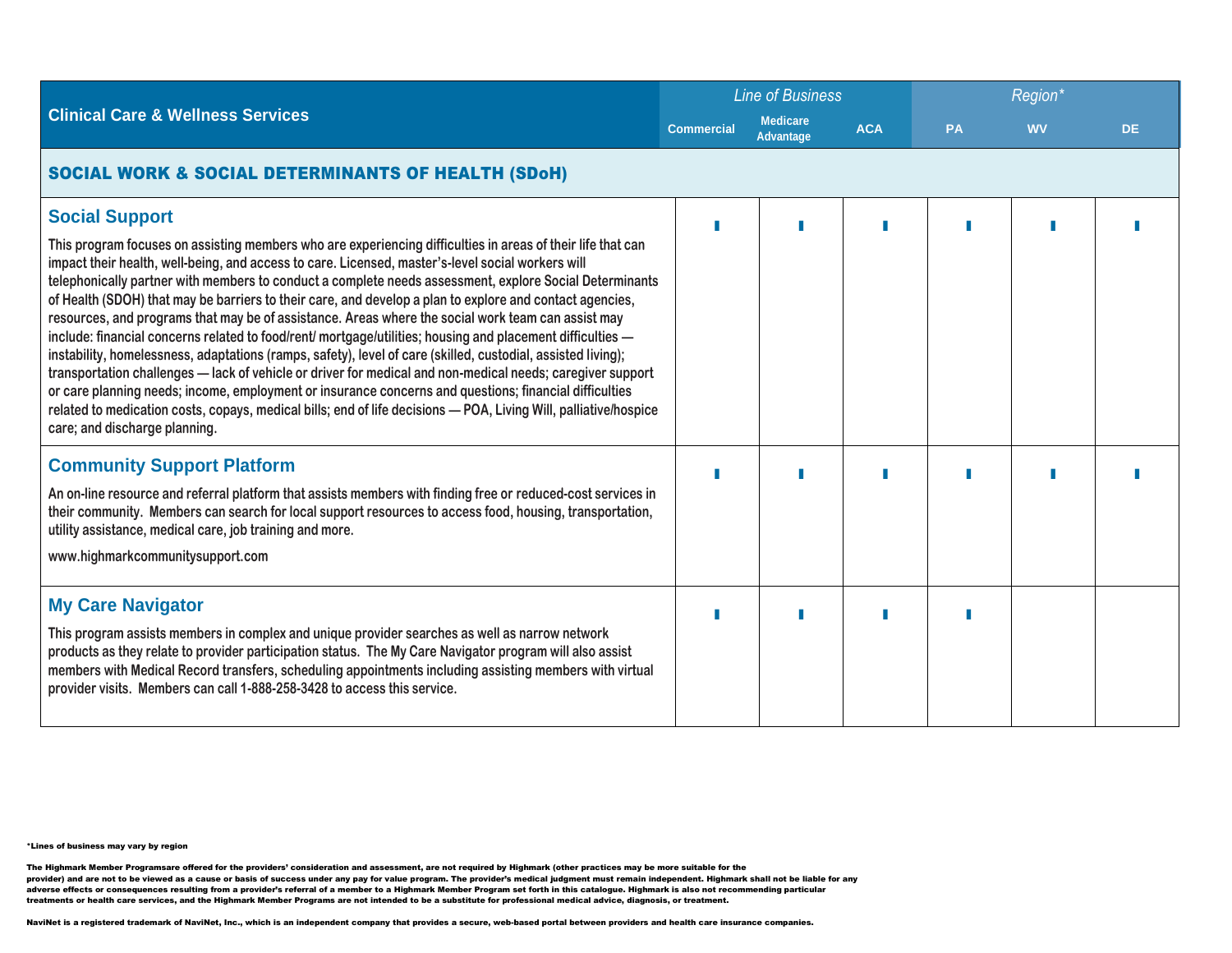|                                                                                                                                                                                                                                                                                                                                                                                                                                                                                                                                                                                                                 |                   | <b>Line of Business</b>      |            |           | Region*   |     |  |  |
|-----------------------------------------------------------------------------------------------------------------------------------------------------------------------------------------------------------------------------------------------------------------------------------------------------------------------------------------------------------------------------------------------------------------------------------------------------------------------------------------------------------------------------------------------------------------------------------------------------------------|-------------------|------------------------------|------------|-----------|-----------|-----|--|--|
| <b>Clinical Care &amp; Wellness Services</b>                                                                                                                                                                                                                                                                                                                                                                                                                                                                                                                                                                    | <b>Commercial</b> | <b>Medicare</b><br>Advantage | <b>ACA</b> | <b>PA</b> | <b>WV</b> | DE. |  |  |
| <b>SOCIAL WORK &amp; SOCIAL DETERMINANTS OF HEALTH (SDoH)</b>                                                                                                                                                                                                                                                                                                                                                                                                                                                                                                                                                   |                   |                              |            |           |           |     |  |  |
| <b>NEMT Benefit</b><br>Medicare Advantage members are eligible for 24 one-way trips within 50 miles to and from medical<br>appointments. Transportation modes are stretcher vans, wheelchair vans, sedans and Lyft.                                                                                                                                                                                                                                                                                                                                                                                             |                   |                              |            |           |           |     |  |  |
| <b>PALS (People Able to Lend Support)</b><br>PALS is a volunteer program providing non-medical help to members with Highmark medical coverage and<br>Medicare. Carefully screened and trained PALS volunteers lend a hand with everyday activities, such as<br>grocery shopping and simple household chores, even friendly phone calls and home visits. Volunteers give<br>extra support to people, possibly even helping them to continue living independently in their own homes.                                                                                                                             |                   |                              |            |           |           |     |  |  |
| <b>Postpartum Food Box Delivery Program</b><br>The State of Delaware has partnered with ModivCare Transportation and The Food Bank of Delaware to<br>support postpartum members who may benefit from receiving nutritional assistance. Members who recently<br>gave birth may be eligible to receive up to two (2) FREE boxes of non-perishable food items per week, and<br>diapers/wipes as available. Members must register for the program within 8 weeks of the birth of their<br>newborn and are eligible to receive a total number of eight (8) weekly deliveries, not to surpass 12 weeks<br>postpartum. |                   |                              |            |           |           |     |  |  |
| <b>Transportation Assistance</b><br>Transportation resources may be available for Highmark members based on their line of business and area<br>of residence (annual trip limits and mileage radius may be applicable). One example, Access2Care is a ride<br>assistance program that provides non-emergency transportation for Medicare Advantage members.                                                                                                                                                                                                                                                      |                   |                              |            |           |           |     |  |  |

The Highmark Member Programsare offered for the providers' consideration and assessment, are not required by Highmark (other practices may be more suitable for the<br>provider) and are not to be viewed as a cause or basis of adverse effects or consequences resulting from a provider's referral of a member to a Highmark Member Program set forth in this catalogue. Highmark is also not recommending particular<br>treatments or health care services, an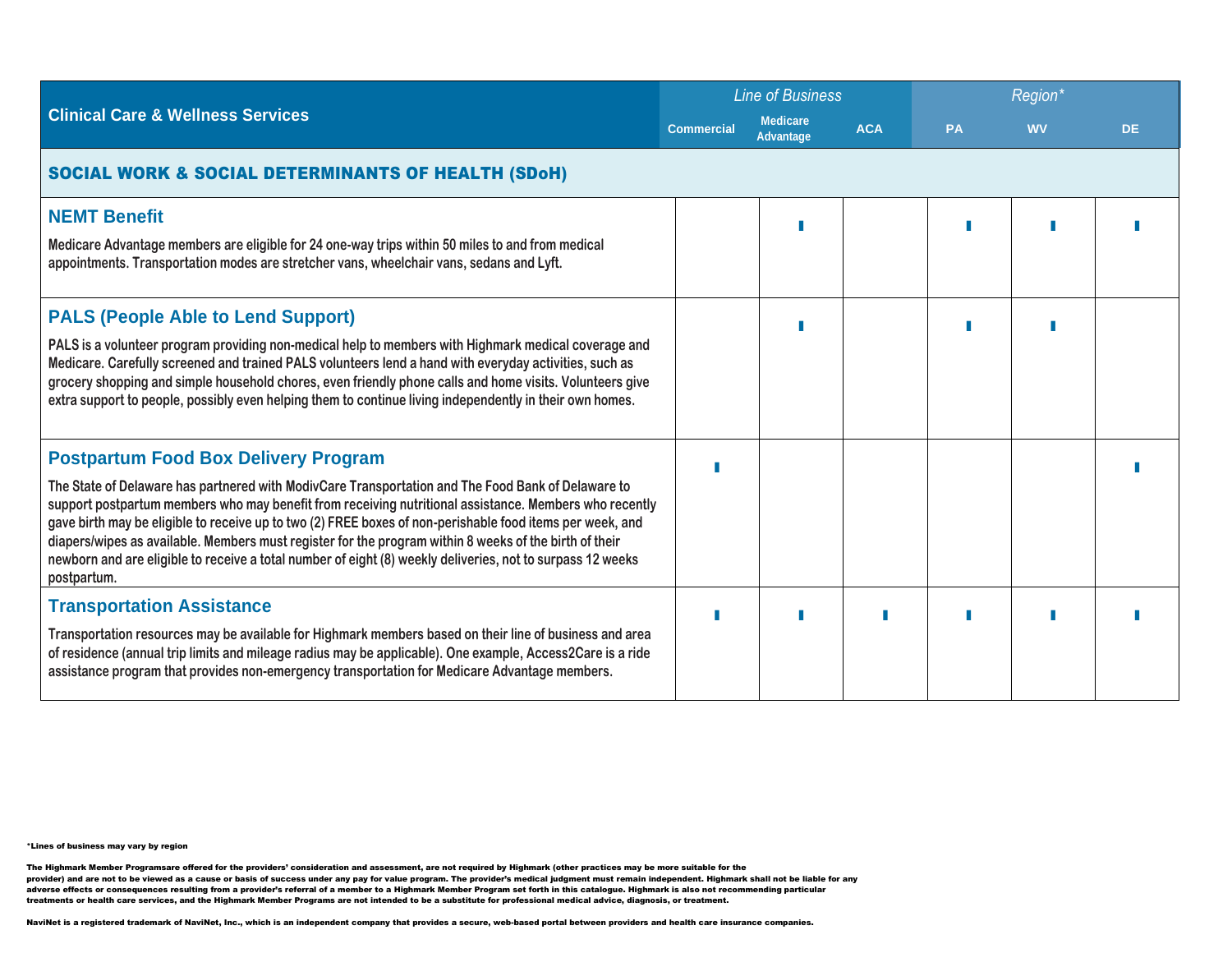|                                                                                                                                                                                                                                                                                                                                                                                                                                                                                                                                                                                                                                                  |                   | <b>Line of Business</b>      |            |    | <b>Region</b> |           |
|--------------------------------------------------------------------------------------------------------------------------------------------------------------------------------------------------------------------------------------------------------------------------------------------------------------------------------------------------------------------------------------------------------------------------------------------------------------------------------------------------------------------------------------------------------------------------------------------------------------------------------------------------|-------------------|------------------------------|------------|----|---------------|-----------|
| <b>Clinical Care &amp; Wellness Services</b>                                                                                                                                                                                                                                                                                                                                                                                                                                                                                                                                                                                                     | <b>Commercial</b> | <b>Medicare</b><br>Advantage | <b>ACA</b> | PA | <b>WV</b>     | <b>DE</b> |
| <b>POST-ACUTE CARE SERVICES</b>                                                                                                                                                                                                                                                                                                                                                                                                                                                                                                                                                                                                                  |                   |                              |            |    |               |           |
| <b>Healing at Home</b><br>Members who have a documented chronic condition of cardiovascular disorders, CHF, chronic lung<br>disorders, stroke, cancer, ESRD, dementia and who have been discharged from the hospital to home are<br>eligible to receive 28 hours of non-skilled (personal care) service in the home, reduced co-insurance on<br>DME, 2 weeks of meal delivery service in addition to all the standard benefits including traditional home<br>health.<br>*Only available in the following 11 counties in SWPA: Allegheny, Armstrong, Beaver, Butler, Cambria,<br>Fayette, Greene, Indiana, Lawrence, Washington, and Westmoreland |                   |                              |            |    |               |           |
| <b>Medicare Advantage Post Discharge Food Program</b><br>Medicare Advantage members who are discharged from the hospital to home are eligible to receive 28<br>frozen, prepared meals over two weeks. There is no cost to the member and the meal options include low<br>sodium, low sugar, kosher, and halal choices.                                                                                                                                                                                                                                                                                                                           |                   |                              |            |    |               |           |

The Highmark Member Programsare offered for the providers' consideration and assessment, are not required by Highmark (other practices may be more suitable for the<br>provider) and are not to be viewed as a cause or basis of adverse effects or consequences resulting from a provider's referral of a member to a Highmark Member Program set forth in this catalogue. Highmark is also not recommending particular<br>treatments or health care services, an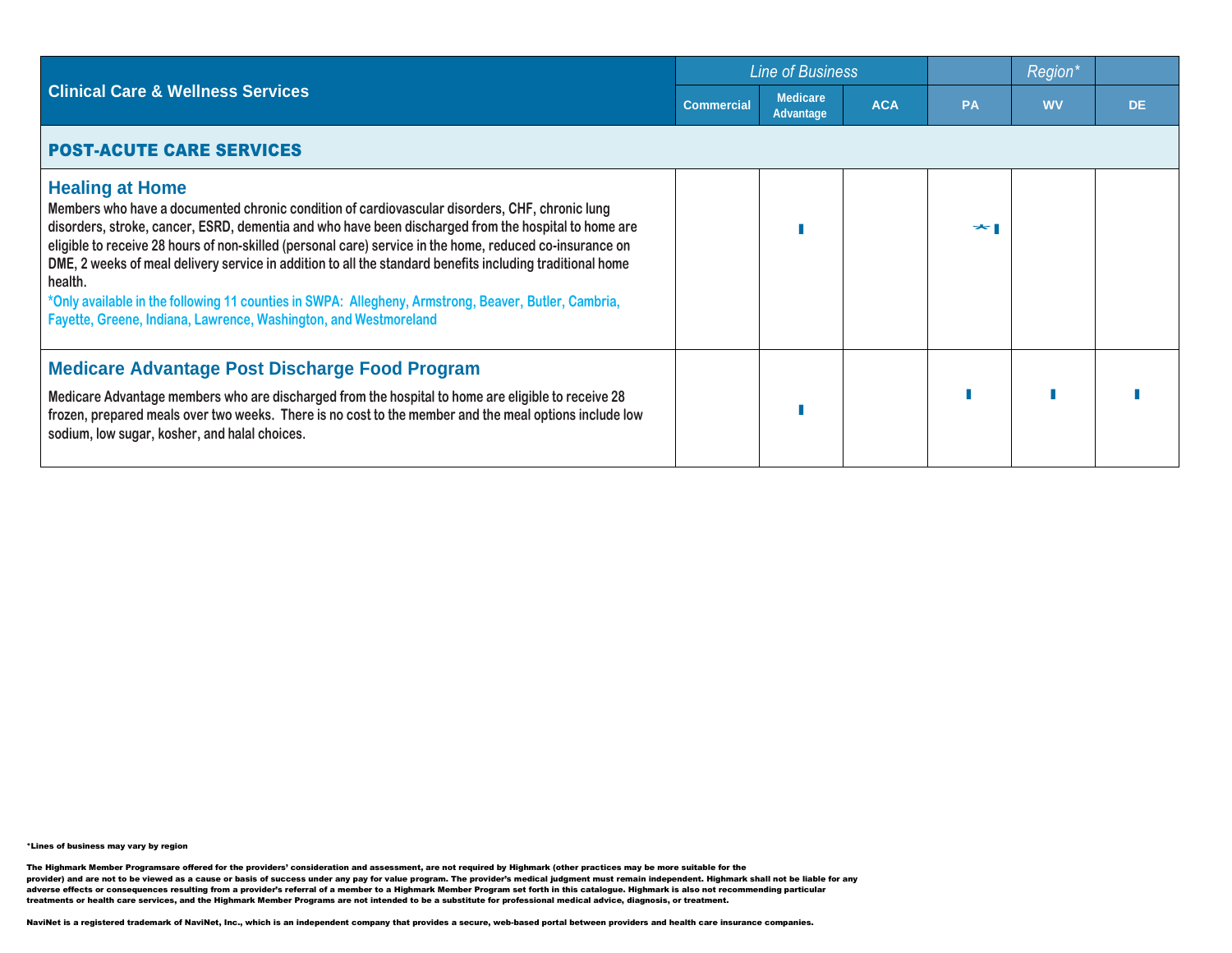|                                                                                                                                                                                                                                                                                                                                                                                                                                                                                                                                                                                                                                                                                                                                                                                                                                                                                                                                                                                                                                                                                                                                                                                                                                                                                                                                                                                                                                                                                                                                                                                                                                                                                                                                                                                                                                                                                                                                                              |                   | <b>Line of Business</b>      |            |    | Region*   |           |
|--------------------------------------------------------------------------------------------------------------------------------------------------------------------------------------------------------------------------------------------------------------------------------------------------------------------------------------------------------------------------------------------------------------------------------------------------------------------------------------------------------------------------------------------------------------------------------------------------------------------------------------------------------------------------------------------------------------------------------------------------------------------------------------------------------------------------------------------------------------------------------------------------------------------------------------------------------------------------------------------------------------------------------------------------------------------------------------------------------------------------------------------------------------------------------------------------------------------------------------------------------------------------------------------------------------------------------------------------------------------------------------------------------------------------------------------------------------------------------------------------------------------------------------------------------------------------------------------------------------------------------------------------------------------------------------------------------------------------------------------------------------------------------------------------------------------------------------------------------------------------------------------------------------------------------------------------------------|-------------------|------------------------------|------------|----|-----------|-----------|
| <b>Clinical Care &amp; Wellness Services</b>                                                                                                                                                                                                                                                                                                                                                                                                                                                                                                                                                                                                                                                                                                                                                                                                                                                                                                                                                                                                                                                                                                                                                                                                                                                                                                                                                                                                                                                                                                                                                                                                                                                                                                                                                                                                                                                                                                                 | <b>Commercial</b> | <b>Medicare</b><br>Advantage | <b>ACA</b> | PA | <b>WV</b> | <b>DE</b> |
| <b>IN-HOME SUPPORT SERVICES</b>                                                                                                                                                                                                                                                                                                                                                                                                                                                                                                                                                                                                                                                                                                                                                                                                                                                                                                                                                                                                                                                                                                                                                                                                                                                                                                                                                                                                                                                                                                                                                                                                                                                                                                                                                                                                                                                                                                                              |                   |                              |            |    |           |           |
| <b>Enhanced Community Care Management (ECCM)</b><br>Enhanced Community Care Management (ECCM) is supportive care for chronically ill members who wish to remain<br>independent in the community. ECCM provides specialized care coordination and palliative care coordination that<br>focuses on leading members to live their best life possible. Our interdisciplinary care team, including physicians,<br>advanced practice providers (nurse practitioners and physician assistants), nurses, social workers, and care<br>coordinators, offers person and family-centered care and solutions. ECCM focuses on activating members to engage<br>in self-management of their chronic conditions, improving quality of life, reducing symptom burden, and increasing<br>emotional well-being. Effective communication, continuity of care and addressing care giver burden and advance<br>care planning are hallmarks of ECCM. ECCM care is provided telephonically, virtually, and in the home to ensure we<br>are meeting members where they are and matching them with the appropriate team member and resources based on<br>their changing needs. Our model is flexible, reducing disruption for the member, family, and caregiver by providing<br>care during the most complex parts of the care continuum (chronic, complex care and palliative care). Our team is<br>the extra set of eyes and hands in the home coordinated with the primary care provider to monitor your patient more<br>closely when they need it the most. Members are not required to be homebound or meet skilled level of care criteria<br>to be eligible for services. Members can receive home health and ECCM care at the same time. This service is offered<br>free of charge for Highmark Medicare Advantage and Highmark Individual ACA members. Referrals to ECCM can be<br>made via Epic, Epic Care Link/Healthy Planet, Email, Fax, Phone, HHUM portal and Care Port. |                   |                              |            |    |           |           |
| <b>Matrix Medical House Call Program</b><br>The Matrix Medical House Call program provides a comprehensive health risk assessment, in the member's home or<br>via telehealth virtual visit, to members enrolled in Medicare Advantage (MA) or Affordable Care Act (ACA)<br>products. The encounter is conducted by a Matrix Medical nurse practitioner and provides care management and<br>consultation to m who have chronic conditions, or are at-risk for further health complications, to help better<br>understand their conditions and how they can access the resources they need. Each visit lasts approximately one<br>hour and focuses on four primary areas: evaluating the member's overall health status, reviewing the member's<br>current medications and screening exams, answering any health-related questions, and helping to ensure that the<br>member's medical history is accurate and up-to-date with complete documentation.<br>Matrix Medical's House Call program is a complement to the PCP in-office visit, helping to identify health related<br>concerns, such as fall risk, home safety, medication adherence, and dietary and nutrition needs that may be difficult<br>to detect in a clinical setting. The home setting also benefits members who are homebound or feel more comfortable<br>discussing health issues at their homes. Upon completion of the House Call visit, Matrix Medical will provide a<br>detailed summary to both the member and their PCP, encouraging the member to follow-up with their PCP to discuss<br>finding.                                                                                                                                                                                                                                                                                                                                                                                 |                   |                              |            | Г  |           |           |

The Highmark Member Programsare offered for the providers' consideration and assessment, are not required by Highmark (other practices may be more suitable for the<br>provider) and are not to be viewed as a cause or basis of adverse effects or consequences resulting from a provider's referral of a member to a Highmark Member Program set forth in this catalogue. Highmark is also not recommending particular treatments or health care services, and the Highmark Member Programs are not intended to be a substitute for professional medical advice, diagnosis, or treatment.